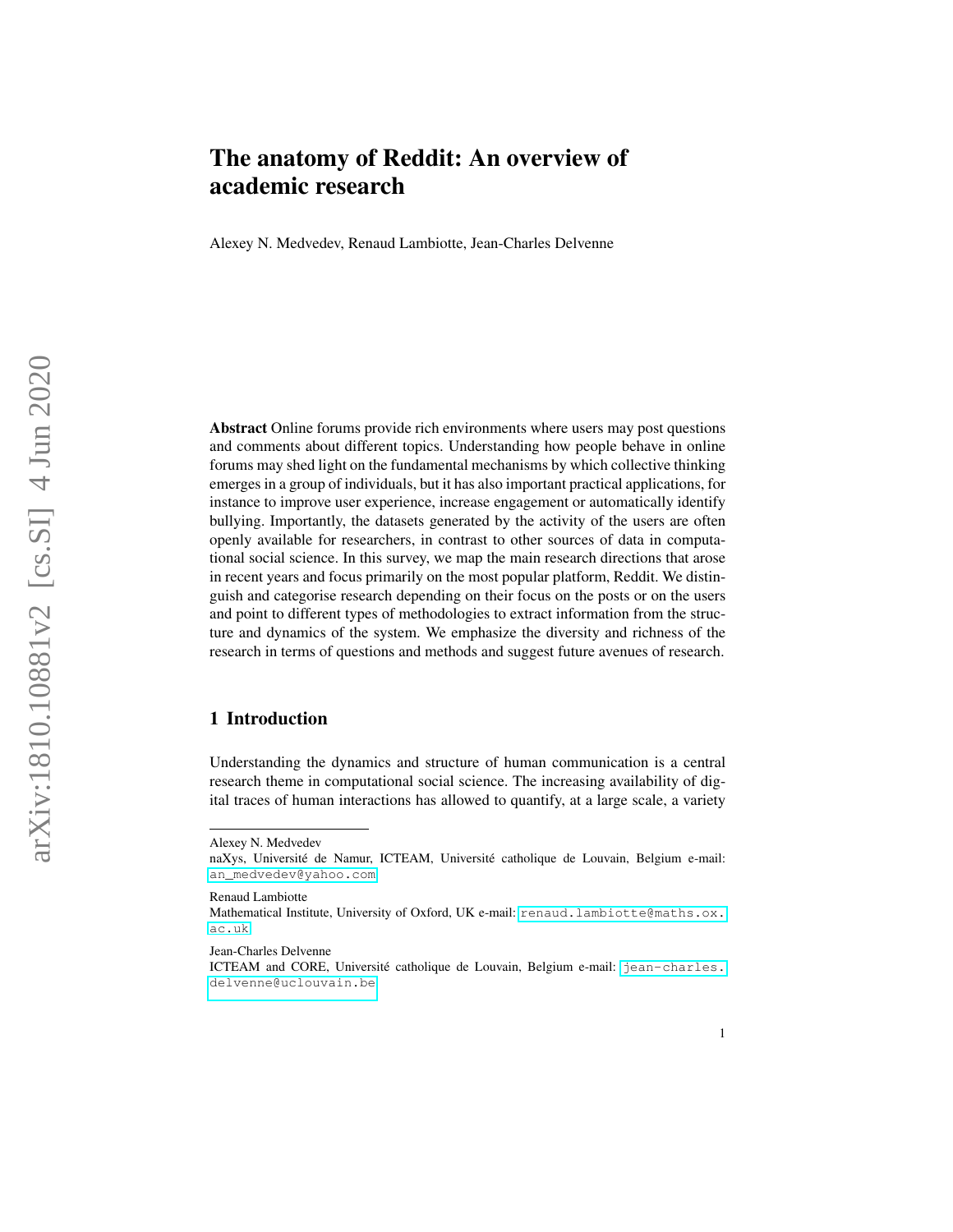of phenomena. For instance, phone call logs led to the identification of the burstiness of human communication, typically organised into "periods" of short intensive communication followed by long periods of silence [\[32\]](#page-19-0); Facebook and email data helped to confirm the smallness of the world i.e. the typical network distance between people is disproportionally small as compared to its size [\[4\]](#page-17-0); tweet messages led to studies to uncover the mechanisms leading to information cascades [\[65\]](#page-20-0); etc. If early works initially focused on one-to-one communication, the emergence of new communication channels, such as Twitter or online forums, has opened the possibility to study collective discussions [\[1\]](#page-17-1).

Collective discussions have not been invented by new media. As such, they have been and remain a major way for exchanging opinions and for producing collective decisions. Online forums provide a venue where Internet-goers post questions or comments, which may, or may not, trigger discussions from other members of the community. Understanding how people behave in online forums has important theoretical implications, to improve our understanding of collective thinking, but also practical applications, to improve user experience, increase engagement or facilitate the democratic process [\[2\]](#page-17-2). The purpose of this Chapter is to provide an overview of the academic research on online discussion platforms, or online forums, and to bring together the variety of research questions considered the literature. Most of our attention is dedicated to the self-proclaimed "front page of the Internet" [\[51\]](#page-20-1) – the website Reddit (REDDIT.COM) – which is the largest online discussion forum in the world as of today. Note that several other online discussion platforms have a similar architecture and have also been studied, for instance, in comparative studies; they include Digg, Hacker News, Slashdot, Epinions, Meneame, Barrapunto and even Wikipedia.

The rest of this Chapter is organised as follows. Section [2](#page-1-0) presents the datasets that can be extracted from Reddit and have been widely used by researchers. Academic studies are then divided according to their primary focus on the post or the users and are presented in Sections [3](#page-4-0) and [4](#page-11-0) respectively. We conclude with a discussion and perspectives for future research.

#### <span id="page-1-0"></span>2 The Reddit dataset

Reddit (launched in 2005) is a social news aggregation, web content rating and discussion website, ranked as #6 most visited website in the world with 234 million unique users (as of February  $2018$  $2018$  $2018$ )<sup>1</sup>. A schematic structure of Reddit is illustrated in Figure [1.](#page-2-0) Registered users submit posts that contain a title, an external link or a self-written piece of content, which immediately become available to the whole audience of Reddit for voting and commenting. The voting system permits only registered users to upvote (give a positive +1 vote) or to downvote (give a negative -1 vote) on posts and comments. Comments form a *discussion tree*, which can be

<span id="page-1-1"></span><sup>1</sup> <https://en.wikipedia.org/wiki/Reddit>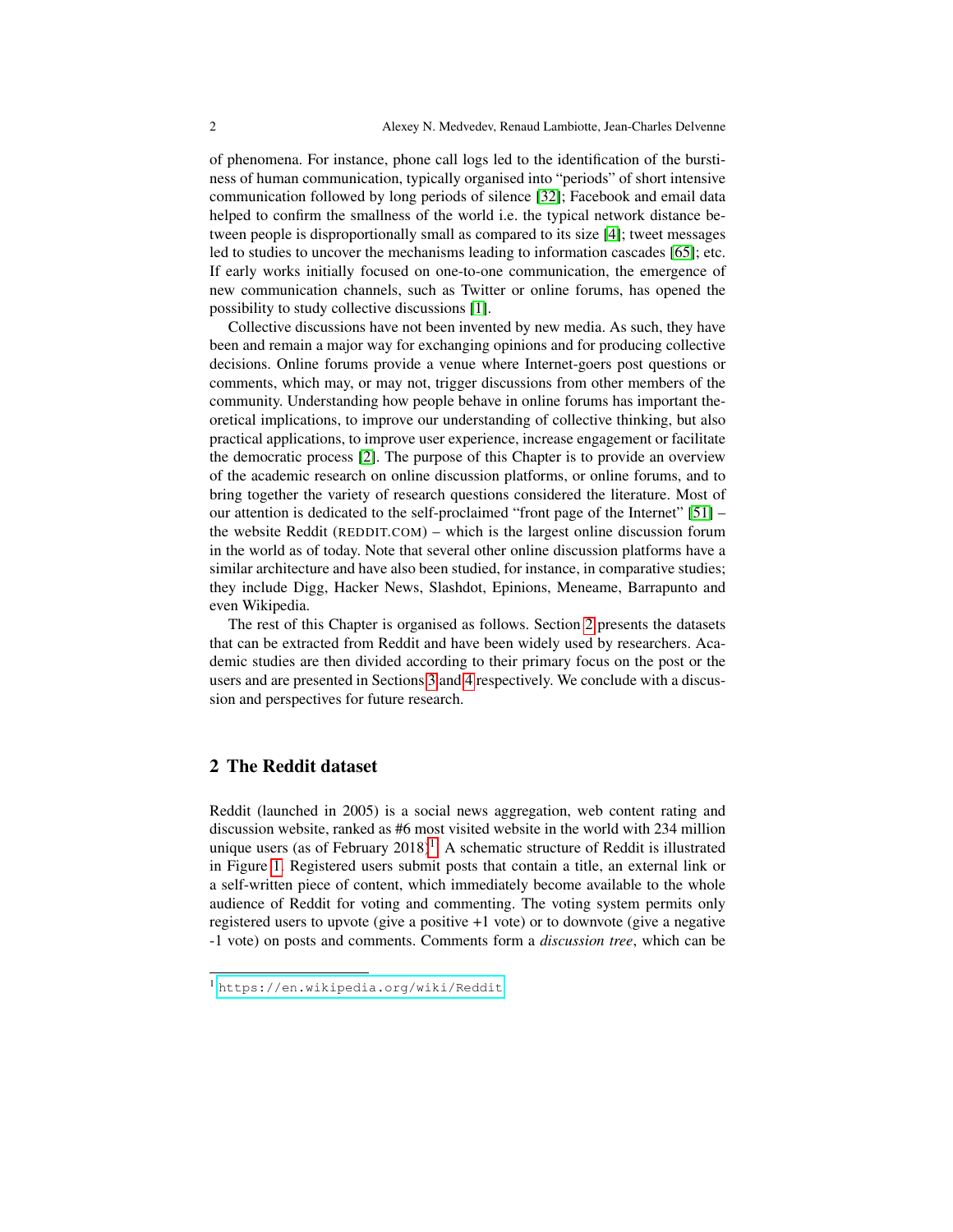The anatomy of Reddit: An overview of academic research 3



<span id="page-2-0"></span>Fig. 1 The schematic structure of the Reddit platform. The entry point is the top page of Reddit, which is fed of posts from the subreddits followed by a registered user (or from all subreddits, for an anonymous user) and ranked according to votes and posts' age. The user may further proceed to top page of a specific subreddit, where the feed narrows down to only posts from a chosen subreddit. Each post can be upvoted or downvoted and has an attached section of comments. The comments are structured as a rooted tree by the reply-to relation to other comments or the post itself.

described as a rooted tree, where the root is a designated node representing the post itself and each other node represents a comment. There is a link between two nodes if there is a 'reply-to' relation between them.

The huge posting space of Reddit is divided into subreddits – *self-created* communities of users, united by a certain topic. Every submitted post has subreddit name as an intangible attribute. Each subreddit and Reddit itself has a so-called "top page" – the feed where post titles with voting and commenting links are delivered to users. Two factors influence the post's ranking position there: 1) time and 2) voting *score*, or otherwise called *karma*, which is basically the difference between upvotes and downvotes. High score posts have a higher chance of appearing at the top page. However with time, newer information replaces the older in the feed. Users can follow subreddits, but not other users, which constitutes the main distinction with social network platforms, like Facebook or Twitter, where users follow a person and not a content. Other platforms have a similar structure. For example, Slashdot (launched in 1997) is made of news stories, together with comments moderated by selected users, but not by an open voting system<sup>[2](#page-2-1)</sup>. Only a fixed number of topic-based subsections is available. Hacker News (launched in 2007) is an online community very similar to Reddit but with only two pre-made topic subsections (subreddits)<sup>[3](#page-2-2)</sup>. Digg (launched in 2004) acts currently as a news aggregator, but it formerly was a socially curated platform with a post submission, commenting and voting system like Red-dit<sup>[4](#page-2-3)</sup>. Meneame is a Spanish analogue of Digg, Barrapunto is also a Spanish version of Slashdot [\[19\]](#page-18-0).

<span id="page-2-1"></span><sup>2</sup> <https://en.wikipedia.org/wiki/Slashdot>

<span id="page-2-2"></span><sup>3</sup> [https://en.wikipedia.org/wiki/Hacker\\_News](https://en.wikipedia.org/wiki/Hacker_News)

<span id="page-2-3"></span><sup>4</sup> <https://en.wikipedia.org/wiki/Digg>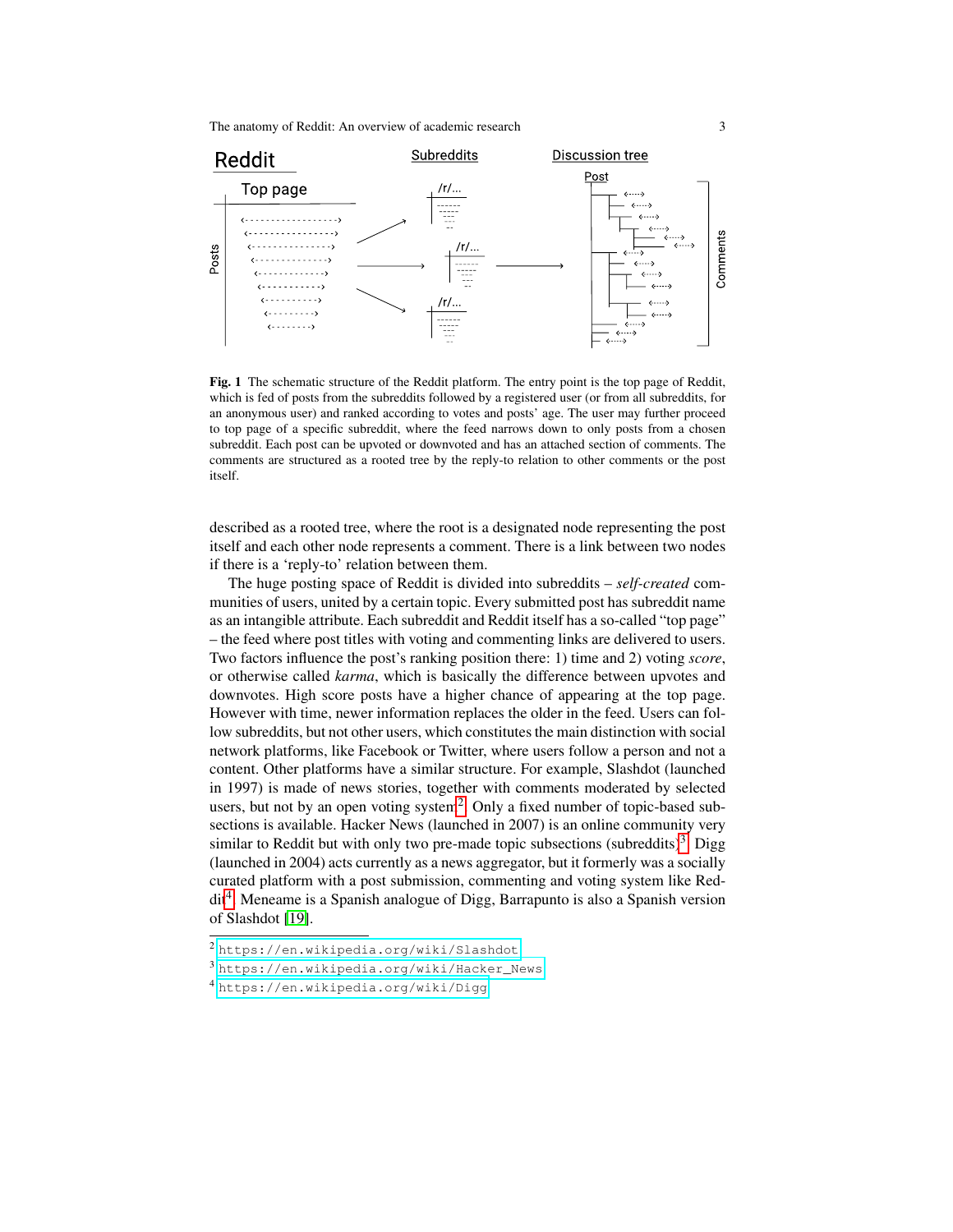

<span id="page-3-0"></span>Fig. 2 The evolution of Reddit from Jan 2008 till Jan 2018: a) monthly counts of posts and comments, b) distribution of discussion sizes. One may notice an exponential increase in the activity counts, but the discussion size distribution follows a similar shape, close to the power-law with exponent  $\alpha$  ranging from around 1.7 for early years to 1.9 for later.

We chose to dedicate our attention to Reddit because of the variety of ways the system is self-organized. As it is mentioned later in the chapter, such selforganization provides place for free movement, social herding, organised attacks, trolling, etc. Subreddits as topically self-identified entities create real communities in virtual space, with their own rules, language features, intrinsic rules, jokes, etc. Such annotated text corpus becomes valuable for training machine learning algorithms [\[60\]](#page-20-2). General availability of information brings in different dynamics of information spread in comparison to direct followers social media (e.g. Twitter), the volume of information poses the problem of missed content, or the posts that potentially could gain comments or votes, but was missed in the avalanche of other posts. Reddit allows sharing a wide variety of content. One may use Reddit data to uncover the relationships between different Internet services.

Reddit has gained a central place in the scientific literature thanks to the openness, richness and quality of its data, which allows to perform longitudinal studies of the whole system and, critically, to ensure reproducibility of the results. Jason Baumgartner, under the Reddit name Stuck In The Matrix, did a tremendous amount of work when attempted to collect a full dataset of posts and comments, going back to the creation of the site [\[54\]](#page-20-3). The figures of this Chapter have all been prepared from this dataset. For instance, basic numbers on the growth of the site and the total sizes of discussions are found in Figure [2.](#page-3-0) His data repository also contains the data from the platform Hacker News [\[53\]](#page-20-4).

Despite its recognized quality, one should be careful while using the dataset for research purposes. Gaffney and Matias [\[14\]](#page-18-1) report several inconsistencies in the data. Their approach is based on the fact that a post or comment id is essentially an integer number in base36 format, thus, allegedly, all the continuous range of numbers must be present in the dataset. For example, comment and post data before 2008 appears to be hugely corrupted, having around 80% of posts missing, as well as 90% posts information from few months data at the interface between 2009 and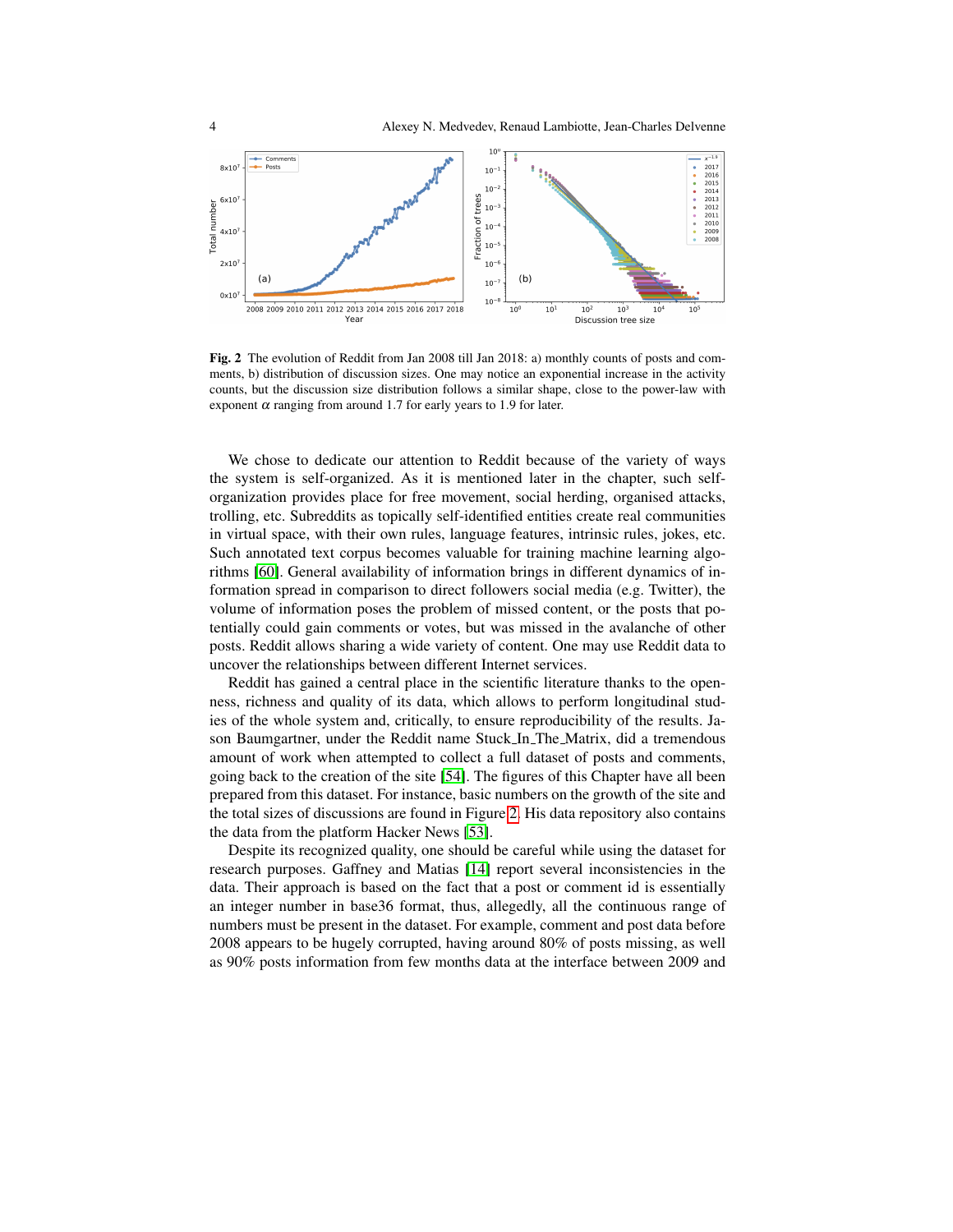2010. In total, across the time interval Jan 2006 and Feb 2016, the authors report 0.043% missing comments and 0.65% missing posts.

The risks of missampled data obviously cause commenting/posting rate distortions, missing information in user time series and possible inability to reconstruct certain discussion trees. Nevertheless the data from Jan 2008 and later is fairly consistent for detailed look and especially in large scale studies the inconsistencies may be safely disregarded due to their smallness. The system has sustained exponential growth [\[51\]](#page-20-1), thus data volume in early years is negligibly small compared to today's numbers. The proposed approach to measure missing data also raises a question of applicability, since the gaps in consecutive numbering may be due to inner technical features of the website. This may be supported by the fact that a newly published rescraped data contains the same missing values found in the data before [\[55\]](#page-20-5). One may use directly the Reddit API for consistency checks<sup>[5](#page-4-1)</sup>.

Although missing data causes reasonable inconsistencies, the present data has a few important peculiarities to consider. There exist posts and comments from authors, whose accounts were deleted and the author name of the comment turns to default name "[deleted]". According to the letter appendix to [\[14\]](#page-18-1) such comments comprise around 25% of the data. This fact imposes a greater obstacle on studies of user participation in discussions and reply networks. Another problem comes with posts or comments, that were deleted by user and removed due to moderation. In the current version of the API the text body of such comments and posts is correspondingly marked as "deleted" and "removed", but it is not clear what happened in early years.

#### <span id="page-4-0"></span>3 From the perspective of posts

Posts are at the heart of the platform structure and dynamics. Once posted, they may gain attention and receive feedback in the form of votes and comments, thereby obtaining a good ranking and even more attention. They may also go quickly unnoticed in the avalanche of newer posts. The next subsection is dedicated to the topic of popularity prediction in online platforms. This longstanding problem has been studied in various online systems. As first step, we thus provide a quick overview of research on the wide spectrum of online systems before concentrating on Reddit specifically.

A standard ingredient in predictive models is the incorporation of quantitative features that tends to correlated with the popularity of posts. Features can be structural, dynamical, textual and even associated to the author of the post. Initial works proposed simple statistical models based on regression, Poisson or Cox processes, but with the developments of machine learning, more elaborate methods based on neural networks have emerged.

<span id="page-4-1"></span><sup>5</sup> https://praw.readthedocs.io/en/latest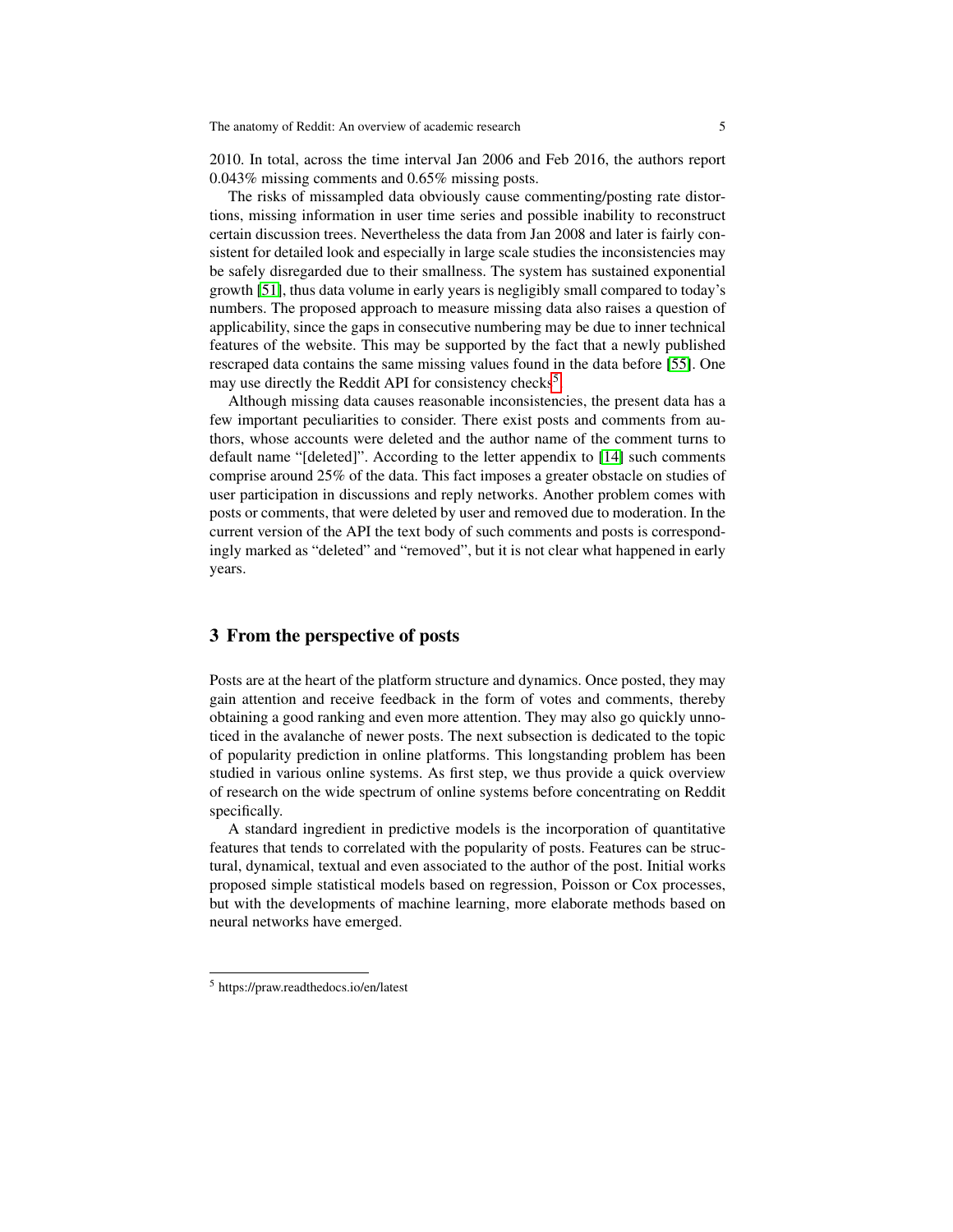

<span id="page-5-0"></span>Fig. 3 Average posts' score versus discussion size (left figure) and number of direct replies to a post versus discussion size (right figure) in Reddit. The data shows that average values may be fitted with a linear trend up until a certain value. Dots represent average counts, bars show standard deviation. The figures are based on data from year 2009, but other years show similar results.

Popularity prediction. Anyone who has ever used online social networks is familiar with the concept of "likes" and "dislikes" – the way of expressing attitude towards a piece of content on a binary scale. If "page views" have long been the dominant measure of the success of a content, more and more platforms have moved to voting systems where the number of positive votes is the measure of popularity. Discussion platforms use systems of upvotes and downvotes for different purposes, ranging from the automatic discovery of appreciated items and its delivery to a wider audience, to the moderation of discussions to protect from spam or malicious content. For these reasons, good models of popularity prediction are of interest for both content creators and platform curators.

In general, the problem of popularity prediction has been considered in various online social systems. Early studies, e.g. in YouTube and Digg, found a direct relation between content's initial popularity (in terms of views and upvotes) and its future counts [\[56\]](#page-20-6), but more sophisticated models have been proposed since then. For instance, Lee et al. [\[36\]](#page-19-1) have modelled the lifetime of discussions on Myspace with the Cox proportional hazard regression model. They selected the number of "risk" factors, fitted from the data for each thread, which were further used as a predictor of threads hitting a threshold number of comments. Mishne and Glance [\[40\]](#page-19-2) analysed the corpus of comments in weblogs and the relation between weblog popularity and commenting patterns in it. Tsagkias et al. [\[59\]](#page-20-7) analyse the corpus of comments under news stories in regional Internet news agents. The authors propose a model that predicts the commenting popularity prior to article publication in two cases: first, if there is a potential to receive comments and second, if the article receives "low" or "high" comment volume. Bandari et al. [\[5\]](#page-17-3) also investigated if popularity of news articles can be estimated even before their posting online.

The Reddit dataset shows a proportional relation between the score of a post and the size of its discussion tree *on average*, as shown in Figure [3.](#page-5-0) This may shed some light on general aspects of the posts' popularity, however, in each particular case, it is more important to make a more tailored estimation of submissions' score. A number of works has been dedicated to the prediction of scores on Reddit. Horne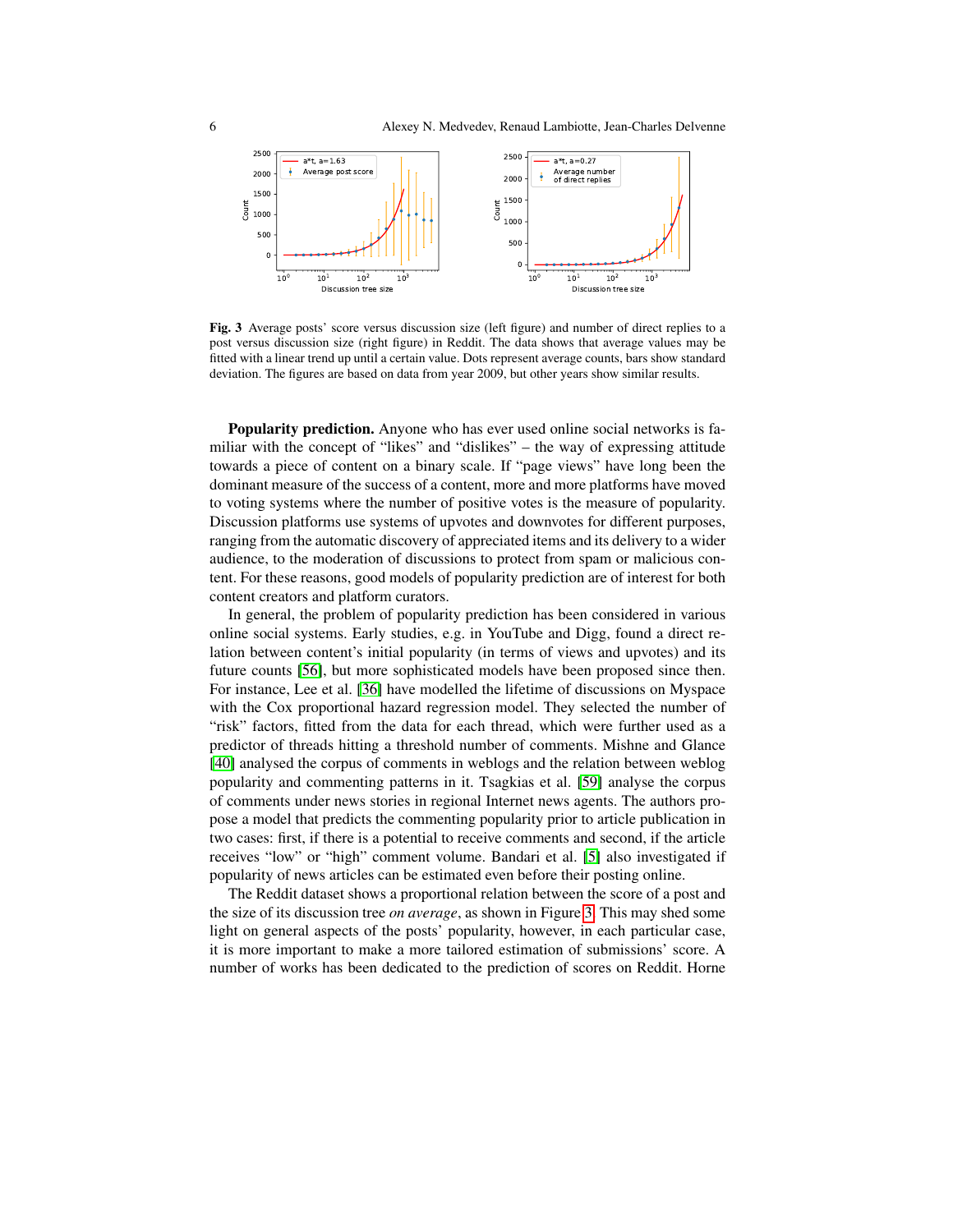et al. [\[29\]](#page-19-3) found a number of textual and temporal features of high score comments by considering the discussion threads from 11 popular subreddits appearing in a 6 month period of 2013. The authors proposed a machine learning model for predicting comments' score and pointed the differences in users' preferences in subreddits. In particular, they claimed that timing of the comment, its relevancy and novelty have positive impact, but stale memes or high user ranking (overall number of positive comments in a user's history) does not affect or even pushes down the average comment score. It was observed that moderation does not always impact proper behavior in the community and may shorten the life of a discussion thread.

Recurrent neural networks (RNN) have also been employed to measure community endorsement. Fang et al. [\[13\]](#page-18-2) constructed an RNN trained to predict comment scores. Instead of controlling for the submission context, the model learns latent modes of submission context and examines how the context relates to different levels of community endorsement. On a dataset of three popular subreddits, they achieve a good performance, on average, and show that high score comments are usually harder to predict than lower ones. High scoring comments tend to be submitted early in the discussion and the number of direct replies is not smaller than the height of its hanging discussion subtree. Low and medium score comments have a number of direct replies less than the height of a discussion subtree, indicating the presence of a further discussion. Low score comments tend to come later in the discussion overall, but also later in terms of the group of responses to a parent comment.

While structural features have been shown to be good predictors, researchers have started working on extracting textual linguistic features in order to gain predictive power. In this direction, Jaech et al. [\[30\]](#page-19-4) have reported general improvement of machine learning classifiers in the problem of ranking comments that appear in a fixed time window in a discussion thread. Note, however, that the gain was reported to be marginal. Later, Zayats and Ostendorf [\[63\]](#page-20-8) constructed a specific type of RNN called LSTM (long short term memory) for the same purpose of predicting comment scores. The proposed model uses structural and temporal comment features, as well as textual linguistic features of the comments. The authors achieved a slightly better performance (increase in average F1 score from 50 to 54 on average) on a dataset of three subreddits studied earlier in [\[13\]](#page-18-2). They found that controversial comments (that further generate a wide discussion in terms of a discussion tree) tend to be overpredicted (with lower score than predicted) and jokes and funny comments, on the contrary, were mostly underpredicted (with a higher score than predicted). Linguistic context was found to be helpful in prediction tasks and words of underpredicted comments were aligned with comments of positive score, but words associated with overpredicted comments did not show any significant correlation. In another work, Hessel et al. [\[25\]](#page-18-3) considered pairs of posts, submitted within a very short time interval into the same communities (to exclude timing bias) and predicted the more popular posts in those pairs. Six primarily image sharing subreddits were selected for the study, with a set of features including textual and temporal information, but also image features assessed by the deep neural networks. The authors concluded that user-centric characteristics, e.g. previous popular submissions, and content-specific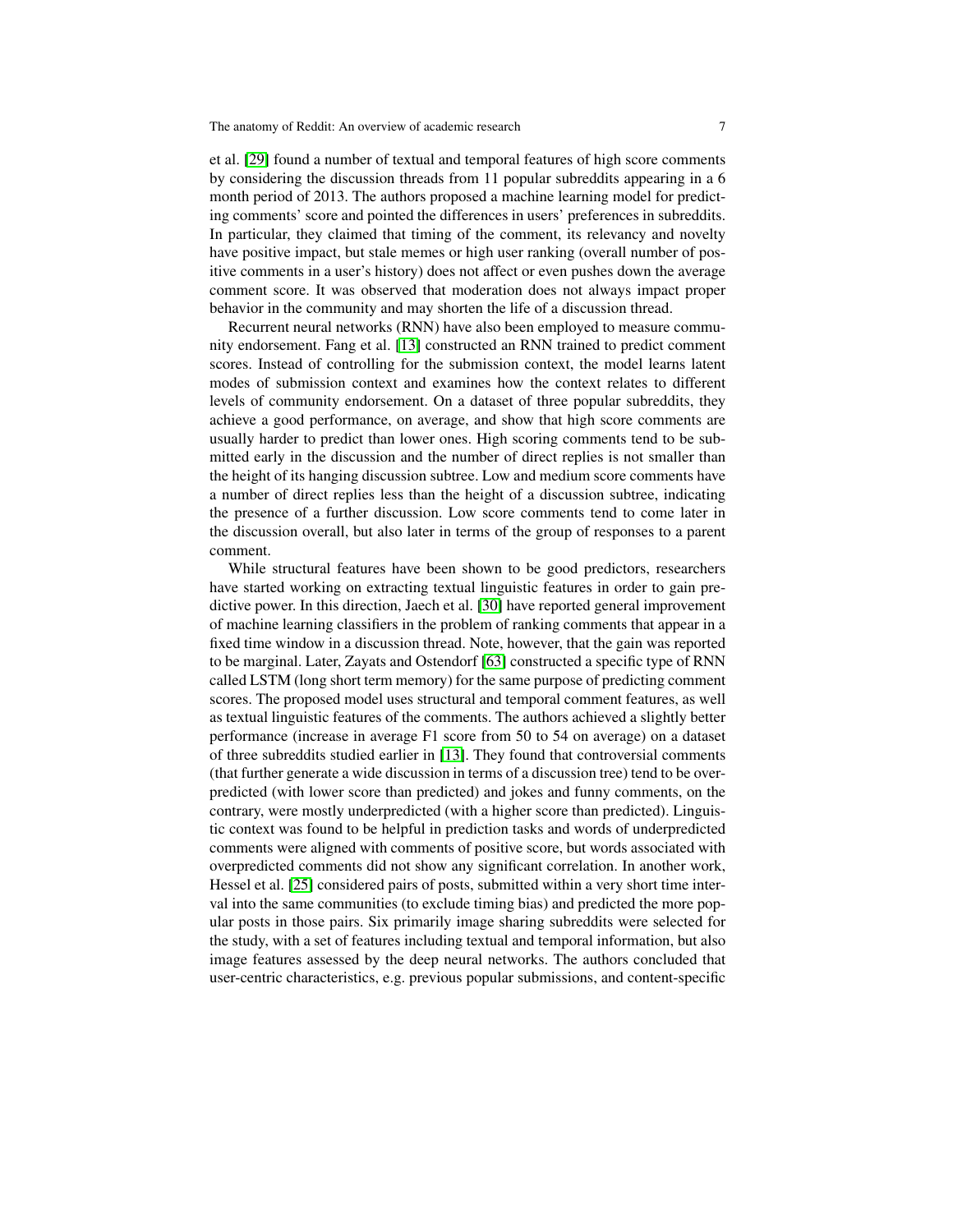| Article                   | Task                                                                        | Dataset                                                     | Methods                                                                  |
|---------------------------|-----------------------------------------------------------------------------|-------------------------------------------------------------|--------------------------------------------------------------------------|
| Horne et al. [29]         | Predict high scoring comments,<br>assess the impact of thread<br>moderation | Reddit dataset<br>[54], 11 top<br>subreddits                | Linear regression,<br>sentiment analysis                                 |
| Fang et al. [13]          | Predict final score of comments                                             | Reddit, three<br>chosen subreddits                          | Recurrent neural<br>networks (RNN)                                       |
| Zayats, Ostendorf<br>[63] | Predict final score of comments                                             | Reddit, three<br>chosen subreddits                          | RNN with long<br>short term memory<br>(LSTM)                             |
| Hessel et al. [25]        | Given a pair of submissions,<br>predict the one with higher final<br>score  | Reddit dataset<br>$[54]$ , 6<br>image-sharing<br>subreddits | Image description<br>(convolutional)<br>neural networks),<br><b>LSTM</b> |
| Stoddard [52]             | Determine inherent quality of<br>posts and to predict high-scoring<br>posts | Hacker News:<br>Reddit dataset<br>[54], 5 top<br>subreddits | Poisson processes                                                        |
| Lakkaraju et al.<br>[34]  | Predict popularity of resubmitted<br>content                                | Reddit, unique<br>dataset of<br>resubmitted<br>images       | Poisson regression                                                       |
| Aragón et al. [3]         | Review of the models of<br>discussion trees                                 | Reddit, Slashdot,<br>Meneame,<br>Barrapunto, etc.           | Review                                                                   |
| Medvedev et al.<br>$[39]$ | Model structure and predict<br>dynamics of discussion trees                 | Reddit, dataset<br>[54]                                     | <b>Stochastic Hawkes</b><br>processes                                    |

Table 1 Short summary of the articles with studies on Reddit, presented in Section [3](#page-4-0)

features, e.g. more complicated images and simpler titles, make a good predictor of popularity of the submission. The authors also reported an accuracy comparable to that of human classification.

The content popularity is influenced by various factors and public endorsement may not properly reflect its inherent quality [\[49\]](#page-19-7). This phenomenon has been studied by Stoddard [\[52\]](#page-20-9) by means of a Poisson regression model that infers the intrinsic quality of posts from voting activity of the users. The author collected a unique dataset of users' voting time series by tracking a number of top posts on front pages of 5 subreddits and the front page of Hacker News, and used data to predict final score of posts. A variable of quality was then introduced in the model parameters and was shown to correlate with the total post scores, although there were several situations when similar quality posts had different scores and vice versa. Amongst others, the mechanism of making popular more visible than less popular ones leads to a multiplicative process that increases the variance of popularity, with the effect of making a substantial fraction of the posts ignored. According to Gilbert [\[15\]](#page-18-4), Reddit overlooks 52% of the most popular links the first time they were submitted. Lakkaraju, McAuley and Leskovec [\[34\]](#page-19-5) explored this idea and showed that resubmissions of the same piece of content may gain more popularity than an original submission. The authors collected a dataset of image submissions between 2008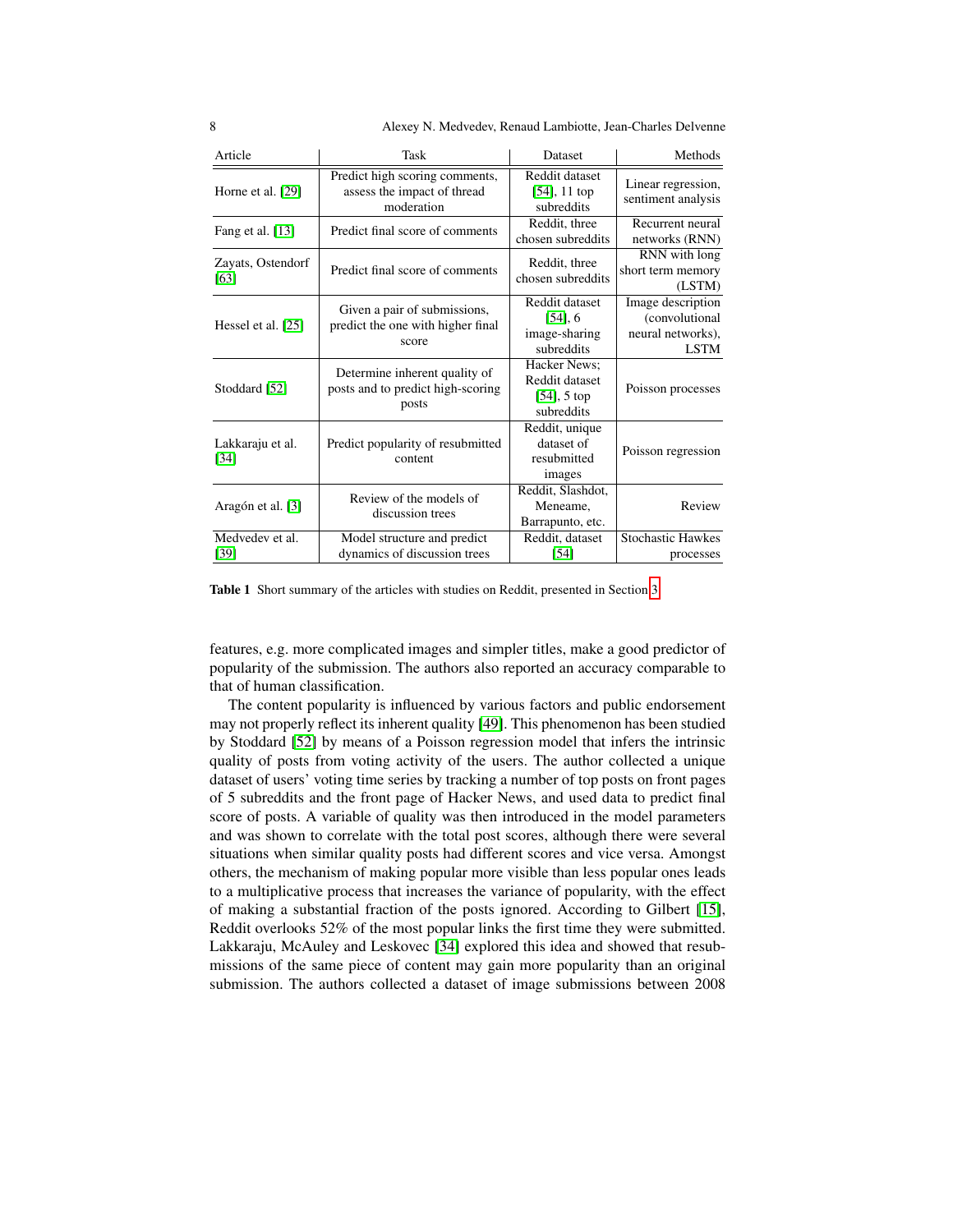and 2013, where each image was resubmitted roughly  $7.9$  times<sup>[6](#page-8-0)</sup>. Same pictures can in principle be resubmitted to different subreddits, thus the authors employed a success metric compared to the average post score in the community. The authors also proposed a statistical model that predicts the expected score of a resubmitted picture. The model parameters include the inherent content popularity, penalties from previous success and previous submissions to other communities or to the same community twice. Overall, the study supports the hypothesis that a high quality content 'speaks for itself' and determines its score. The choice of subreddit plays an important role – the model shows that the content, resubmitted to the same subreddit, in general was unlikely to be popular, as well as whether the content was previously highly rated in a popular subreddit (with a high number of visitors or subscribers). This effect gradually disappears with time, indicating forgetfulness of the audience. Titles of resubmissions were also found indicative: if the title is novel, written using subreddit-specific words and sentiment orientation, the submission has higher chances to receive positive feedback. Similarly, Glenski et al. [\[16,](#page-18-5) [17\]](#page-18-6) found that users mostly vote on posts only after glancing at the title, without proper reading of the content or the discussion. The authors of [\[34\]](#page-19-5) also performed an *in situ* experiment: they manually chose and resubmitted 85 images from the dataset, select a "good" and a "bad" title according to the model for each picture and post them in two different subreddits. The post scores, gathered after one day, show that submissions with a "good" title generated scores three times higher than the "bad" ones.

Generative models for discussion trees. As mentioned above, comments under the post form a rooted tree. Such trees have dynamic nature and their temporal growth reveals the dynamic of attention to the post (see an example of a tree and a histogram of comment arrival on Figure [4\)](#page-9-0). Generative models for discussion trees mostly question the tree structure of a discussion while disregarding the comments' or posts' textual features and exact timings. The reader may refer to the extensive review on generative models given by Aragón et al. [\[1\]](#page-17-1), and here we give only a brief overview of the representative contributions.

Gomez et al. [\[19\]](#page-18-0) considered discussion trees in four large Internet boards (Slashdot, Barrapunto, Meneame and Wikipedia) and proposed a generating model based on preferential attachment mechanism (PA model) with respect to the comment degree and the root bias. Later Gomez et al. [\[20\]](#page-18-7) enriched this model by incorporating a notion of novelty of comments, which is represented by an exponentially decaying function of attractiveness. The model showed better results in likelihood of representing the tree structure and reproduced well the width/depth relation for discussion trees. Lumbreras et al. [\[37\]](#page-19-8) proposed to enrich the PA model with the notion of *roles*, which are latent functions of community members. The PA model defines a set of parameters that regulate the place of attachment of a new comment. The authors suggest that this set of parameters is different for different users and propose to group them into the role sets, which are inferred accordingly. Despite of this extra natural assumption, the gain in model likelihood is marginal.

<span id="page-8-0"></span> $6$  The authors used <karmadecay.com> – the reverse image search tool specifically designed for Reddit.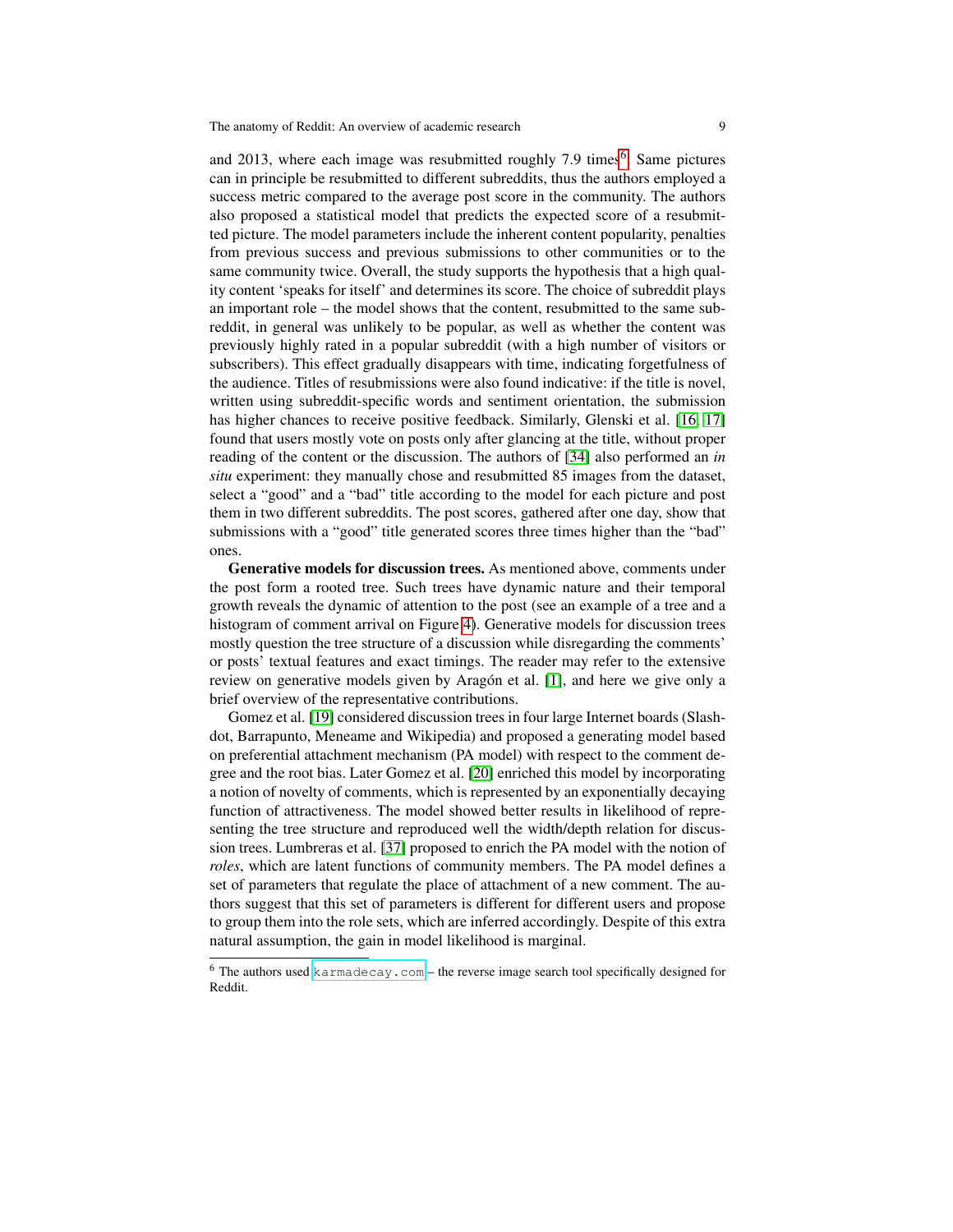

<span id="page-9-0"></span>Fig. 4 Sample discussion tree of a post on Reddit with a histogram of comment arrival. Central large red node depicts the post, comments depicted in black. The histogram presents hourly aggregation of comments arrival.

Aragón et al. [\[3\]](#page-17-4) considered the social system Meneame, where the change in discussion representation happened in 2015 from a plain list to a structured threaded view. This change was observed to have an impact on the structure of discussion trees and the authors further enrich the PA model, with a reciprocity term that captures the tendency of posting authors to reply back in the discussion. It was observed that change of the platform interface had a positive effect on reciprocity, as well as on other parameters in general.

The above mentioned models focus exclusively on the structure of discussion trees while leaving out the continuous time dynamics of the comment attraction process. Kaltenbrunner et al. [\[31\]](#page-19-9) found that comment arrival time in Slashdot discussions fits well by double lognormal distribution, although the fitting quality depends on a circadian rhythm of the site. Based on this finding, the authors propose the prediction model, that predicts the total number of comments in a discussion thread. The dynamical aspect of tree generation was first studied by Wang et al. [\[61\]](#page-20-10), where the authors introduce a merely theoretical model for the structural and temporal evolution of discussions. The temporal evolution was described as a Levy ´ process with power-law interevent time distribution, when newly arriving comments were assumed to attach to the existing tree under the simple PA rule. The model was inspired by empirical observations of such discussion boards, like Reddit, Digg and Epinions, however the mean-field nature of it limits its calibration with real-world datasets. Medvedev et al. [\[39\]](#page-19-6) used a Hawkes process along with its branching tree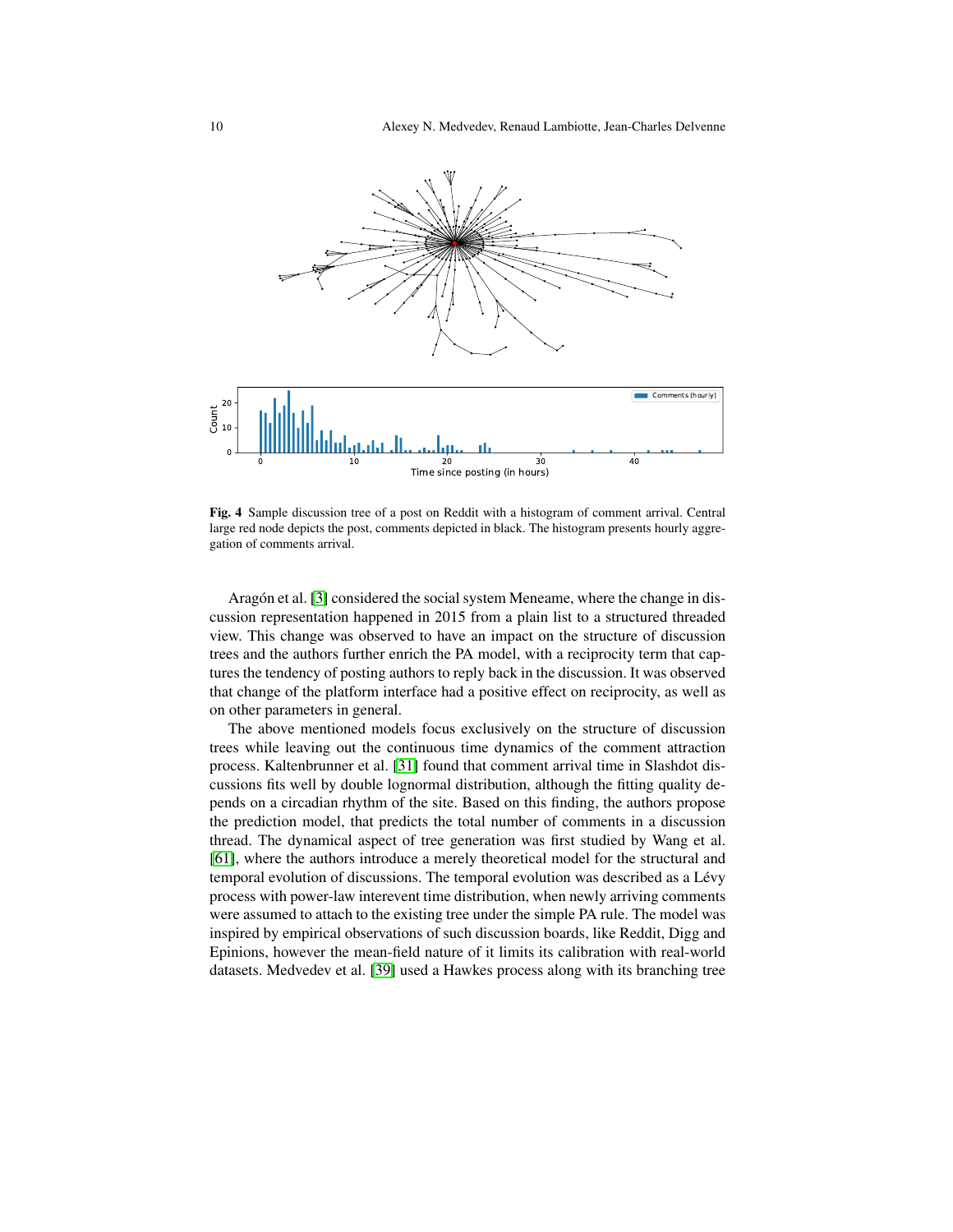

<span id="page-10-0"></span>Fig. 5 Average scaled discussion tree depth  $d/\sqrt{n}$  versus discussion tree width  $w/\sqrt{n}$ , where *n* denotes scaling by tree size (left figure) and scaled depth distribution (right figure) in Reddit. Large red dots on the left figure denote political and news subreddit. The figures are based on data from year 2008.

interpretation to jointly model structure and dynamics of discussion trees in Reddit. The model was further used for prediction of the discussion flow, performing better than contemporary models of cascade dynamics.

The discussion trees in Reddit exhibit interesting peculiarities in their structure. For instance, the trees exhibit the so-called "root bias", which means that regardless of the tree size the degree of a root is on average larger and more broadly distributed than the degree of a comment. This may arise from the fact that the direct comment is induced by the post itself, not the subsequent discussion, and that such discussion is only shown after opening a specific link under the post. Root bias is not a unique feature of Reddit, other platform like Slashdot, Barrapunto, Meneame, Wikipedia also own it [\[19,](#page-18-0) [20\]](#page-18-7). Analysis of political discussion trees [\[21\]](#page-18-8) and reply trees in Twitter [\[46\]](#page-19-10) suggest considering the width/depth relation for the trees. For example, reply trees in Twitter were shown to have a duality of being either long chain-like trees (low width, large depth) or star-like trees (vice versa). It is a commonly known fact that critical branching trees of size *n* have depth *d* and width *w* proportional to √  $\overline{n}$  [\[38\]](#page-19-11), which turns out to be the case for the Reddit discussion trees, where the scaled value of  $d/\sqrt{n}$  is well-centred (see Figure [5\)](#page-10-0). This is also supported by the fact that the branching tree model reproduced the trees better than the PA model [\[39\]](#page-19-6), which apparently has not more than logarithmic depth [\[9,](#page-18-9) [12\]](#page-18-10). Political discussion trees on Slashdot were shown to have larger depth and width in comparison to other trees. Discussions in political subreddits also show large depth and width, but apparently this is mainly due to the fact that on average it has larger participation rate, which is clear from the mean scaled width and depth values for different subreddits on Figure [5.](#page-10-0)

Other. Zannettou et al. [\[62\]](#page-20-11) perform a study of meme evolution and propagation across different platforms, e.g. Twitter, Reddit, 4chan and Gab, where the last two are image boards structurally similar to Reddit. The authors' analysis helps to reveal the influential actors in meme ecosystem, both in terms of creation and propagation, the authors build clusters of similar memes and make an analysis of reciprocal influence between the observed communities using Hawkes processes.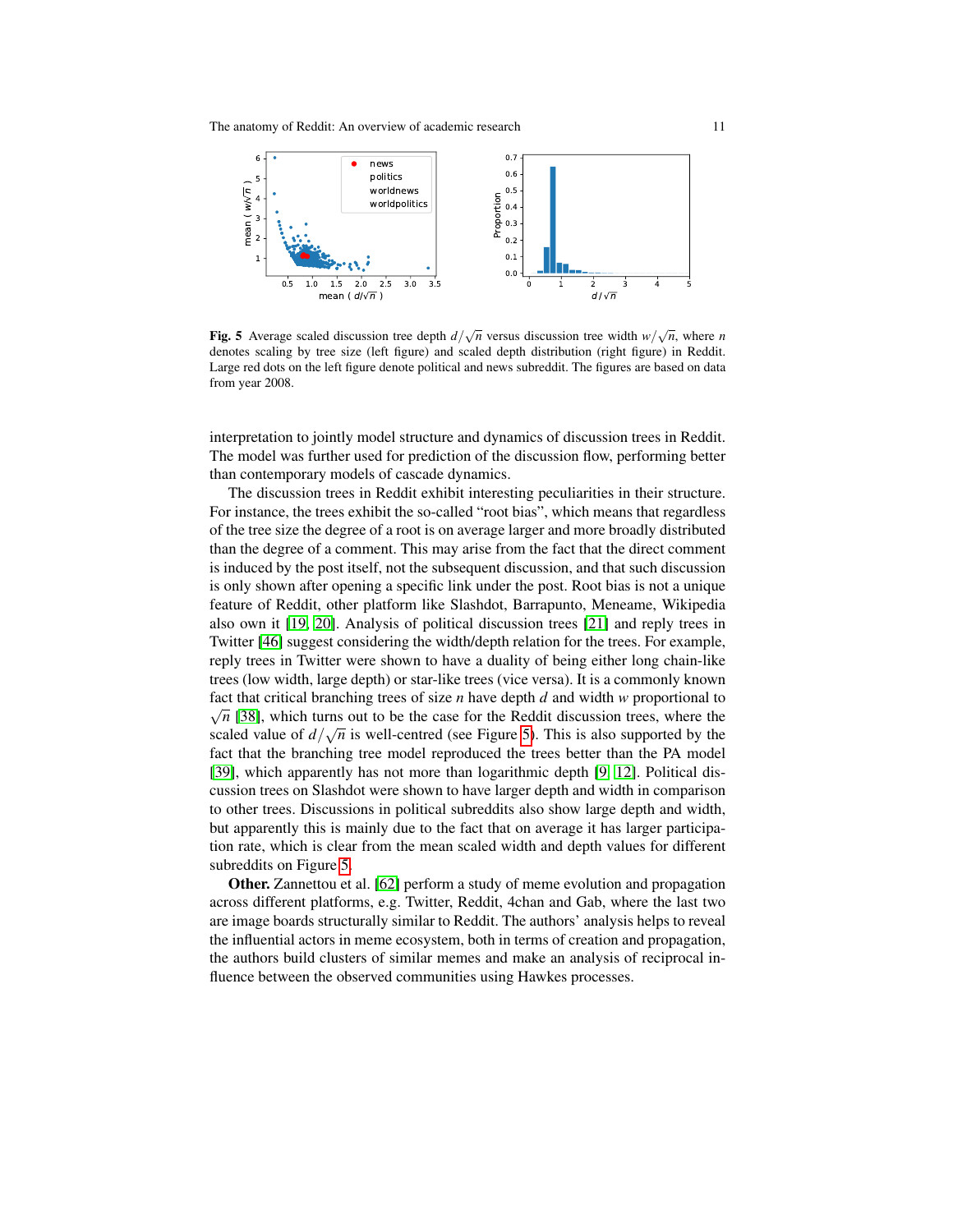#### <span id="page-11-0"></span>4 From the perspective of users

So far we emphasised the posts as the central pieces of information driving the dynamics of the platform. We now focus on the person that hides behind each post, comment, like or dislike, and review studies on the behavioral features of users. The main approaches in this section are observational and data-oriented. Statistical methods are employed in order to analyse the users track records and their community organisation is uncovered by analyzing the network of relations between actors.

Activity patterns. Observing the actions of users on a website can lead to interesting conclusions. Glenski et al. [\[16,](#page-18-5) [17\]](#page-18-6) have studied a dataset with all recorded activity of 309 Reddit users within one year. The activity log included the information on all clicks, pageloads and votes made within the REDDIT.COM domain. As expected, the majority of users prefer passive browsing and rarely interact with the content (only 16% of users produce more than 50% of interactions). Users mostly vote on posts on average after only browsing the title (73 % of posts), although a non-negligible fraction (17%) of participants follow the link of the post and browse the section of comments before giving a vote. It was noted that users' probability of interaction with a given post decreases with the ranking of the post on the top page of Reddit as well as on subreddits. Text analysis of post titles shows that the probability of interaction increases with the reading ease of the title, i.e. as they use shorter words, and smaller sentences. The authors used the concept of activity sessions, which are the periods of user activity starting from an interaction and finishing after 1 hour without consecutive interactions. This terminology and a 1-hour threshold were adopted from Halfhaker et al. [\[22\]](#page-18-11) and Singer et al. [\[50\]](#page-19-12). The authors reported a mean session length of 53 minutes. However, most participants had much shorter sessions prevailing  $(>\frac{3}{2}$  mins). Singer et al. [\[50\]](#page-19-12) also studied performance deterioration within sessions of active commenting on Reddit, where sessions of increasing intensity, i.e. how many posts users produced during sessions, are associated with the production of shorter, progressively less complex comments, which receive declining score. In this work, the authors found a similar prevalence of short sessions and sessions, presented a daily circadian rhythms.

Community loyalty. While some of the previous results also applied to other online platforms, this section is devoted specifically to Reddit, a platform where the content is by default submitted to thematic communities, or subreddits. These subreddits are in principle open to anyone, but users can follow particular subreddits of their interest in order to customizing their feed. Interestingly, subreddit sizes are close to have heavy-tailed distribution and there exists a fraction of subredditsoutliers with a huge number of subscribers [6.](#page-12-0) Looking closer at those we find that many of these "top" subreddits are those which are proposed to sign up for by default at the registration of a new user.

Tan and Lee [\[58\]](#page-20-12) studied the posts of users across the subreddits and found that users on average tend to explore and continuously post in new communities, moreover they tend over time to share their activity evenly between a small number of communities with diverse interests. Differences in posting patterns of users may be used for prediction of the users' future settlement status in a community. Vagrant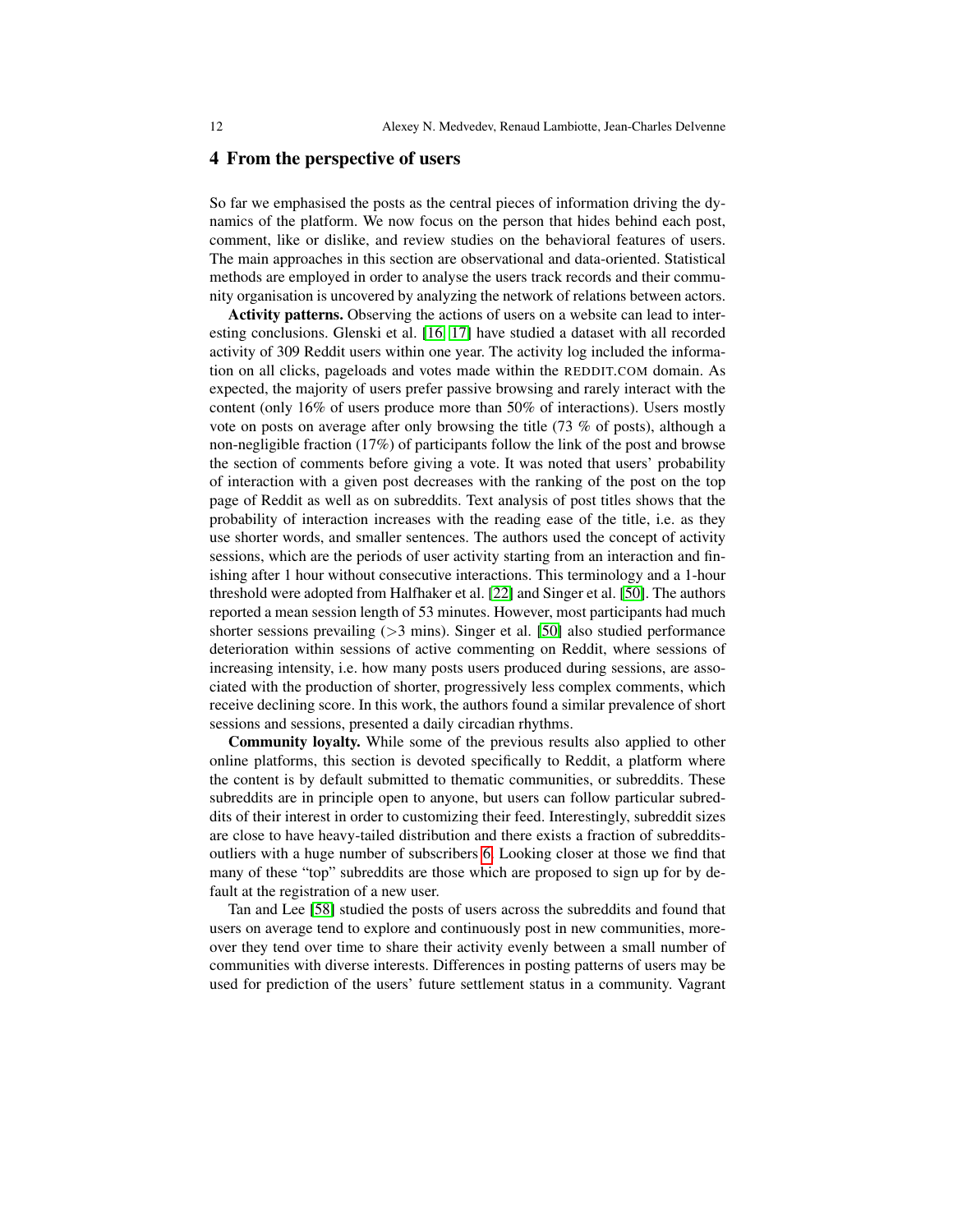

<span id="page-12-0"></span>Fig. 6 Distribution of the number of subscribers of subreddits. The largest subreddits in the rising tail of this distribution are shown along in the table.

users, on average, post to more similar communities in comparison with the settling users, they use different language patterns from those existing in a community and their posts receive less attention in terms of score. Score of the first post may generally act as a predictor of further postings. The posting activity rate alone showed to be a bad predictor of the future settlement status in a community. An interesting finding is that the very same users tend to use different vocabulary when posting in different communities, therefore adapting to the community language. Hamilton et al. [\[23\]](#page-18-12) defined loyal communities as the ones that retain their loyal users over time and find that such communities have smaller, but denser user interaction networks – with users as nodes, connected if there is a reply-to comment between them. These networks were found to be less assortative and less clustered, and thus show less fragmentation into groups. The authors then predicted whether a user will be loyal to the community, using a machine learning classifier with linguistic features of user's posts and comments, and achieve on average 63.6% classification accuracy.

Reddit allows users to self-organize into interest communities, which leads to interesting dynamics of communities. Hessel et al. [\[26\]](#page-18-13) focused on communities sharing name affixes, for example affix "ask" (science, askscience), "true" (atheism, trueatheism), "help" (tech, techhelp), etc. A curious finding is that when such a highly-related community is created, users engaging in the newer community tend to be more active than in their original one. However, in a prevailing number of cases, newer related subreddits do not detach out of their old partners (in terms of the user base), but in about 25% of the cases, the newer subreddit overtakes its counterpart in participation rate. Some reasons for this behaviour may include the absence of moderation in the new community, a more general scope, or simply a more appealing name spelling. The authors note an interesting result that users who explore the newer created communities generally become relatively more active in their home communities instead of being distracted.

Users may also migrate under external pressure. In 2015, a series of external events triggered closure of several popular subreddits. Newell et al. [\[45\]](#page-19-13) studied the history of this unrest period and observed that users migrating to new subreddits increase their level of participation with respect to their previous community. The authors followed users when they migrated to other discussion platforms and observed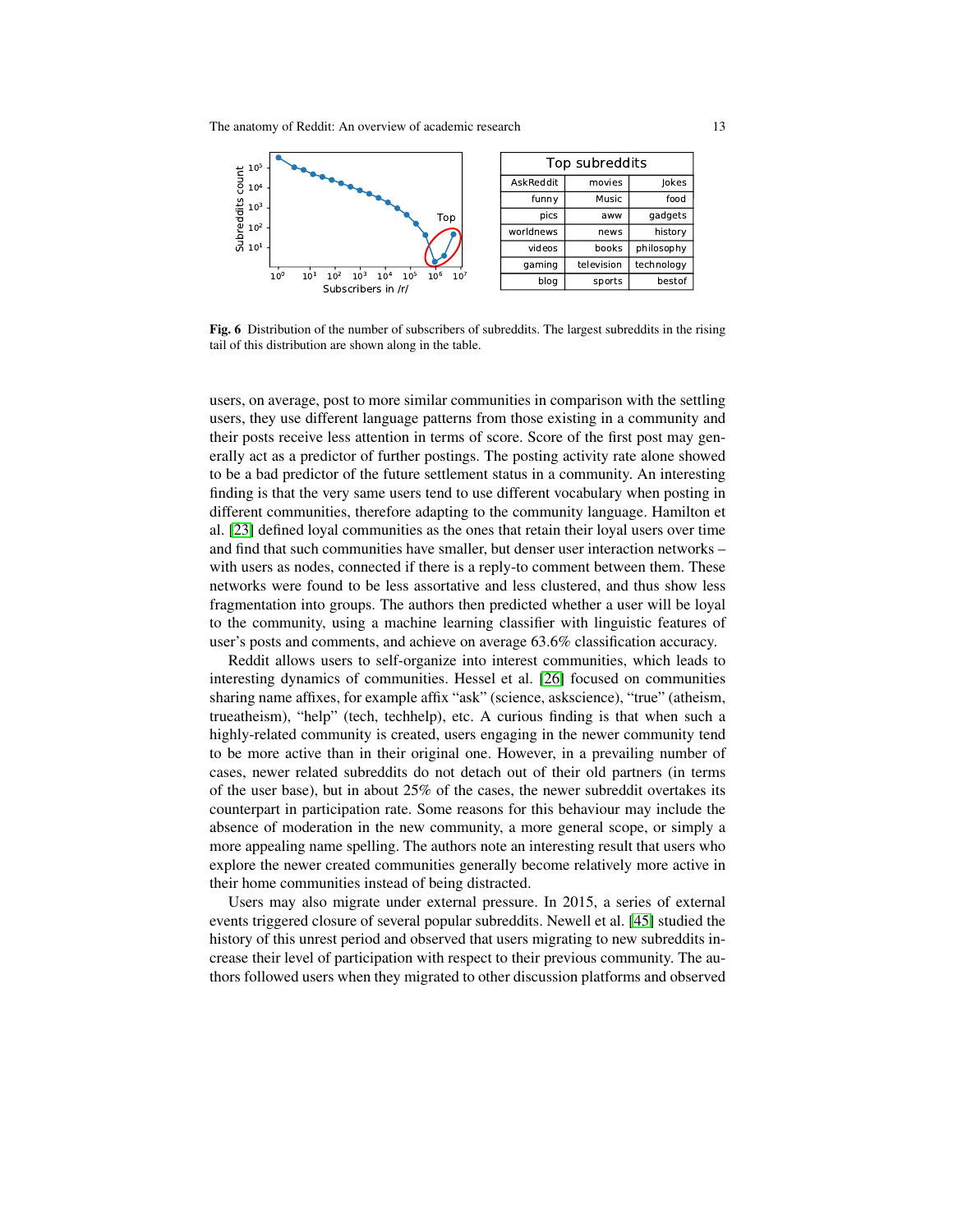| Article                    | Task                                                                                    | <b>Dataset</b>                                    | Methods                                                                                     |
|----------------------------|-----------------------------------------------------------------------------------------|---------------------------------------------------|---------------------------------------------------------------------------------------------|
| Glenski et al.<br>[16, 17] | Collect and assess the dataset of<br>tracks of user actions                             | Reddit, unique<br>dataset of user<br>interactions | Statistical analysis                                                                        |
| Singer et al. [50]         | Assess user performance<br>deterioration during activity<br>sessions                    | Reddit, all<br>comments made in<br>April 2015     | Statistical analysis,<br>negative binomial<br>and Poisson<br>regression                     |
| Tan and Lee [58]           | Study explorers and exploring<br>phenomena of new communities                           | Reddit, dataset<br>$[54]$                         | Statistical analysis,<br>regression, linear<br>classification                               |
| Hamilton et al.<br>$[23]$  | Loyalty prediction for newcoming<br>users, patterns of loyal<br>communities             | Reddit, all<br>comments made in<br>2014           | User interaction<br>networks, random<br>forest classifiers                                  |
| Hessel et al. [26]         | Study the dynamic of arise of<br>highly-related communities                             | Reddit, dataset<br>$[54]$                         | Statistical analysis                                                                        |
| Newell et al. [45]         | Study the user migration across<br>platforms during externally caused<br>unrest period  | Reddit, dataset<br>$[54]$                         | Statistical analysis                                                                        |
| Zhang et al. $[64]$        | Classify subreddits along "niche"<br>and "volatile" dimensions, study<br>user retention | Reddit, dataset<br>[54]                           | Statistical analysis                                                                        |
| Das and Lavoie<br>[10]     | Model users posting strategies<br>with respect to community<br>feedback                 | Self-collected<br>Reddit dataset                  | Machine learning,<br>reinforcement<br>learning,<br>Hierarchical<br><b>Dirichlet Process</b> |
| Kumar et al. [33]          | Mobilization and attacks between<br>communities                                         | Reddit, dataset<br>[54]                           | Reply networks,<br>lexical analysis,<br>LSTM.<br><b>Mechanical Turk</b>                     |
| Tan [57]                   | Genealogy of subreddits                                                                 | Reddit, dataset<br>$[54]$                         | Relational<br>networks                                                                      |

Table 2 Short summary of the articles with studies on Reddit, presented in Section [4](#page-11-0)

that although alternative platforms deliver a space for a broad audience, Reddit users value its advantage of hosting niche communities. In a similar vein, Zhang et al. [\[64\]](#page-20-13) created a scalable framework for typing subreddits along the "niche" and "volatile" dimensions and used these types to understand the user retention and assimilation in subreddits. Finally, Muchnik et al. [\[44\]](#page-19-15) performed a large-scale experiment on a Reddit-like platform to study the herding effect of social influence and how the system reacts to the manipulation of comment scores. They observed that users tend to correct artificially down-voted comments. However, comments that are artificially up-voted received an enhanced number of positive votes, thereby increasing the initial bias. Similar herding effects were found in other social systems as well [\[24,](#page-18-15) [48\]](#page-19-16). Das and Lavoie [\[10\]](#page-18-14) also used a self-collected Reddit dataset of users posts and comments to train a reinforcement-learning model for how users select subreddits to post in reaction to community feedback.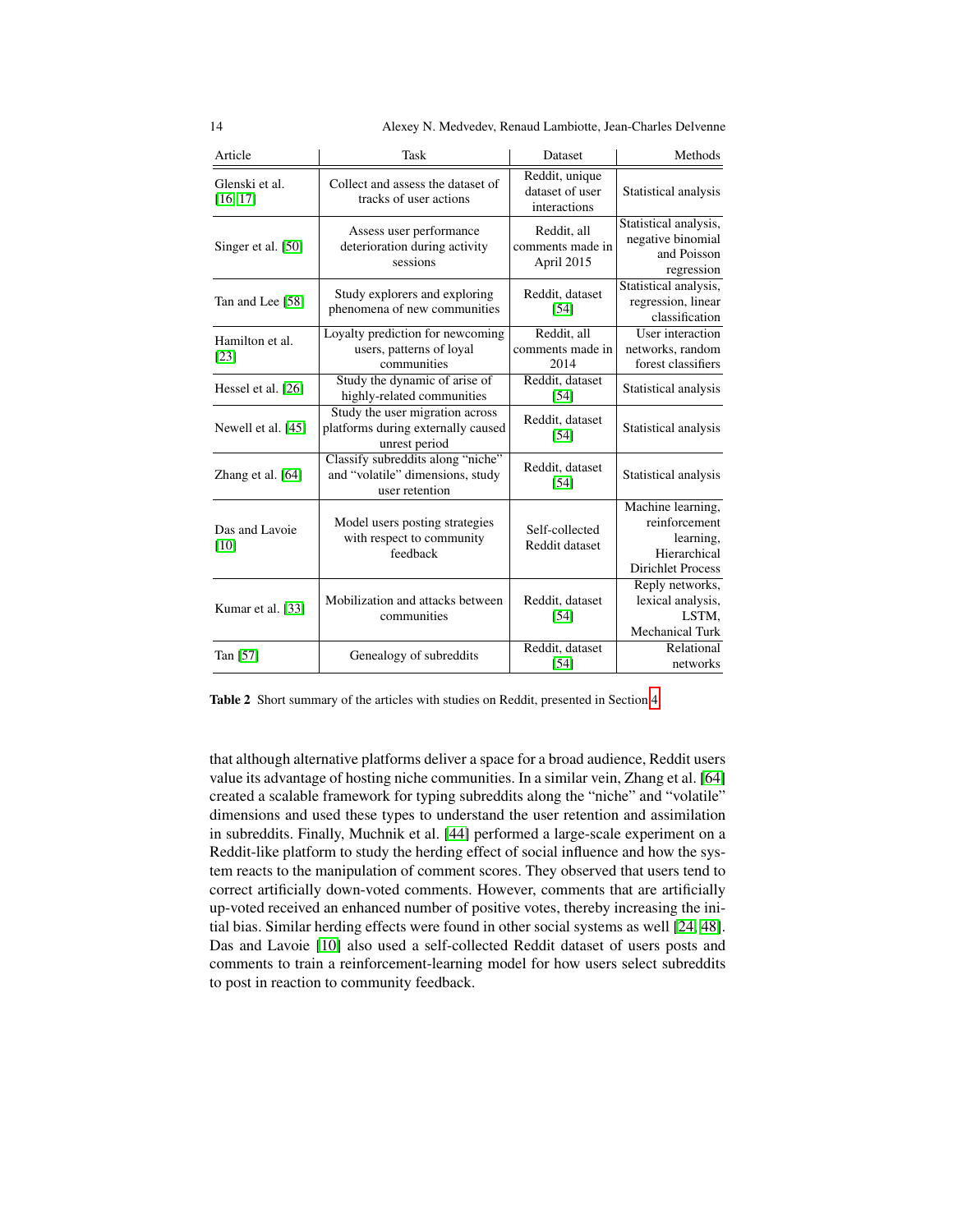Trolling and hate speech. Chandrasekharan et al. [\[7\]](#page-17-5) studied the ban of several hate speech subreddits and the consequences that this measure brought to the website. As one could expect the users of the banned subreddits would redistribute themselves over other subreddits and proceed producing hate speech there, but the authors show that did not happen – the level of hate speech did not increase in other subreddits and, moreover, the majority of users just left the website. Same topic was studied in [\[47\]](#page-19-17), where the authors note that many counter-actions taken by the users of banned subreddits were short-lived and promptly neutralized by both Reddit moderators.

In [\[8\]](#page-18-16) Chandrasekharan et al. studied community norms and their violations. The method comprised continuous scraping of comments and checking their presence in the system 24 hours later, which finally gave more than four millions comments deleted by moderators within a 10-month period. Using state-of-the-art text analysis libraries and principle component analysis the common and particular language norms were inferred, for example, hate speech, racism and homophobia were established to be common norms across the whole Reddit and expressing "thanks", mocking religion and nationality were only particular norms, valuable only for a part of subreddits.

Another phenomenon which frequently happens in online discussions is *trolling* – provocative, offensive or menacing messaging [\[6\]](#page-17-6). Mojica [\[41\]](#page-19-18) collected and studied an annotated dataset of trolling comments in discussions on Reddit using a variety of language features.

Inherent networks of communities. Kumar et al. [\[33\]](#page-19-14) considered interactions between communities in the form of mobilization by users of a community (the source of the 'attack') for hateful comments on posts from another community (the target of the attack). Such mobilization happens when a user in source community posts a link to a post in a target community and titles it with the intention of mobilizing a subset of users, who further write hateful comments on the target post. Such interactions may cause users of a target community to leave. By analyzing reply networks in target discussions, the authors found the effect of echo chambers, i.e. attackers preferentially interact with other attackers and defenders with other defenders. When a direct interaction happen, the attackers "gang-up" on defenders and only a small part of the defenders is involved into interactions with the attackers. The authors propose an LSTM neural network model that uses textual and social features in order to identify whether a given cross-linked post will produce a mobilization.

Gomez et al. [\[18\]](#page-18-17) constructed and analysed the inherent social network of Slashdot, generated by replies in the discussion threads. The network exhibits neutral mixing by degree, almost identical in and out degree distributions, only moderated reciprocity and an absence of a community structure. The authors conjectured that users are more inclined to be linked to people who express different points of view, and that the network may help to identify users with a high diversity in opinions. The authors also proposed a measure for the controversy of a discussion, based on the h-index [\[27\]](#page-18-18).

Tan [\[57\]](#page-20-14) considered the genealogy of communities in Reddit. The author builds a weighted directed network of communities, where community *A* is linked to a com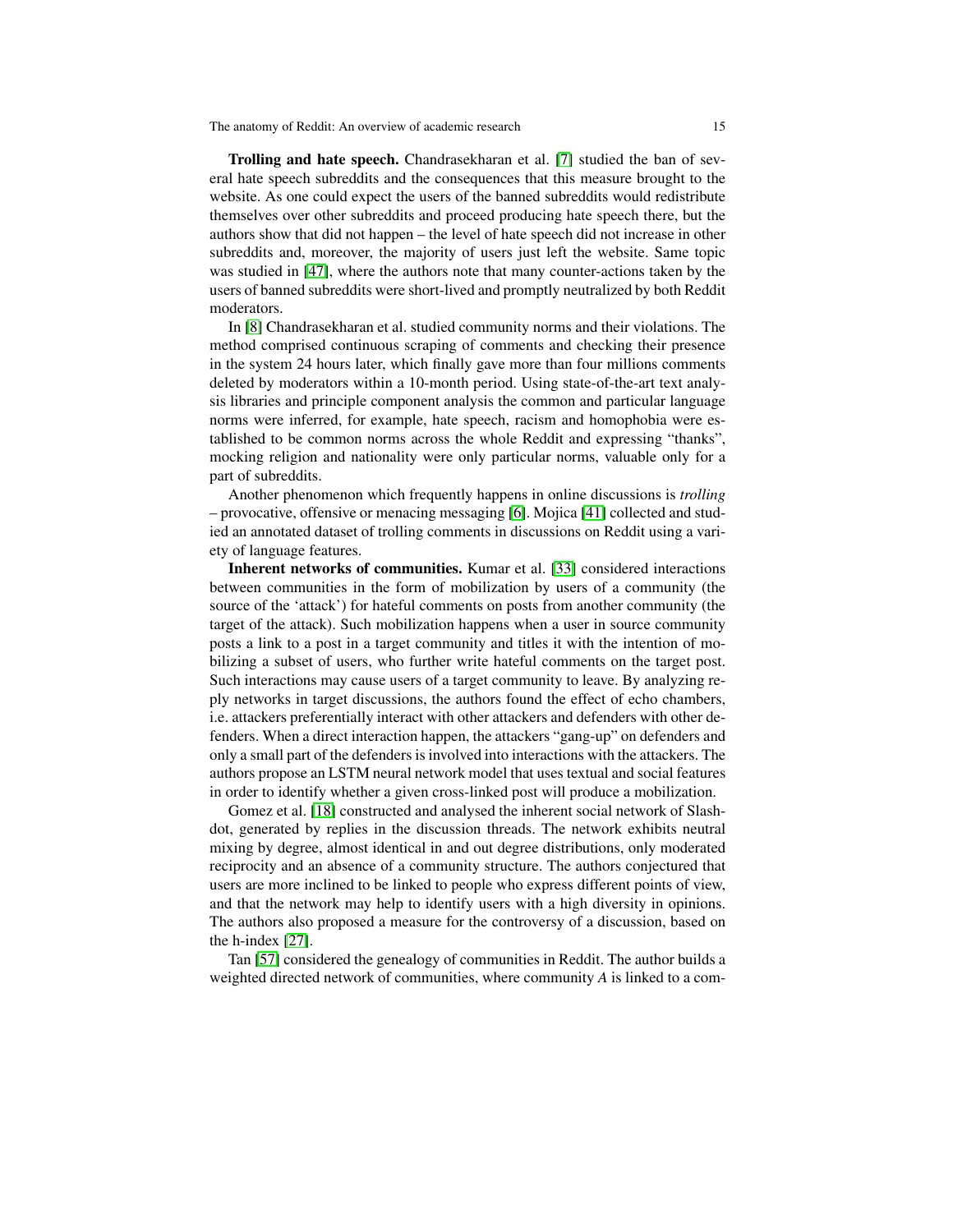munity *B* if a substantial fraction of first 100 posting users in B had their posts in A. The weight of a link (*A*,*B*) is simply the fraction of posting users. The network shows user migration across the communities and is useful for predicting growth of communities. One finds that the diverse portfolio of memberships is the most important characteristic of early adopters, whereas community feedback and language similarity does not seem to matter.

Other. Discussion platforms are a tested for a broad spectrum of possible research questions. In addition to the topics covered above, we give now some other research directions. Derczynski and Rowe [\[11\]](#page-18-19) used Reddit comments to create an annotated corpus of *named entities* – proper nouns representing a person, place or an organisation. Horne and Adali [\[28\]](#page-19-19) studied how posting news articles on subreddit */r/worldnews* influences their popularity and conclude that changing the article titles results in greater popularity comparing to leaving the original one. In a similar way, Moyer et al. [\[43\]](#page-19-20) studied how posts on the subreddit */r/todayilearned* influenced the pageviews of Wikipedia.

### 5 Discussion

This survey does not aim at providing a comprehensive listing of all Reddit-related works, but rather at providing a representative sampling that illustrates the richness of datasets related to online discussion platforms, with Reddit as a dominant example. The richness is clear in terms of quantity as well as quality — in principle the entire dataset can be harvested, while other platforms, e.g. Facebook may offer exhaustivity only at the cost of selecting a small sample of volunteers [\[35\]](#page-19-21) and studies of Twitter are known to be limited by the volume and bias of their API [\[42\]](#page-19-22). The richness also arises from the diversity of the data, featuring an inherent social network between users, texts constitutive of posts and comments, social appreciation (score), tree structure of posts and comments, all that unfolding in time for years.

Different platforms may exhibit different type of properties, for instance in the structure of discussion trees, even if they are organised by the same principle. Our discussion on Reddit has shown a broad distribution in size, with a vast majority of trees negligibly small. We also observed root bias, as in other discussion platforms, however their structure was better modelled as a branching tree with almost uniform branching, rather than preferential attachment networks, due to their specific depth/width profile.

The richness of the data translates in a variety of topics of investigation. On the theoretical level, it allows to observe an ecosystem of users discussing, agreeing or not, and organizing in communities. Besides fundamental sociological questions, it also allows to investigate a range of Internet-specific questions, such as trolling, echo chambers, polarization, social manipulation, etc. The data also offers material to shape solutions for applied questions. From a platform designer viewpoint, it could help to improve the experience of a user, but also to design more efficient algorithms for the identification of high-quality posts. The design of the commenting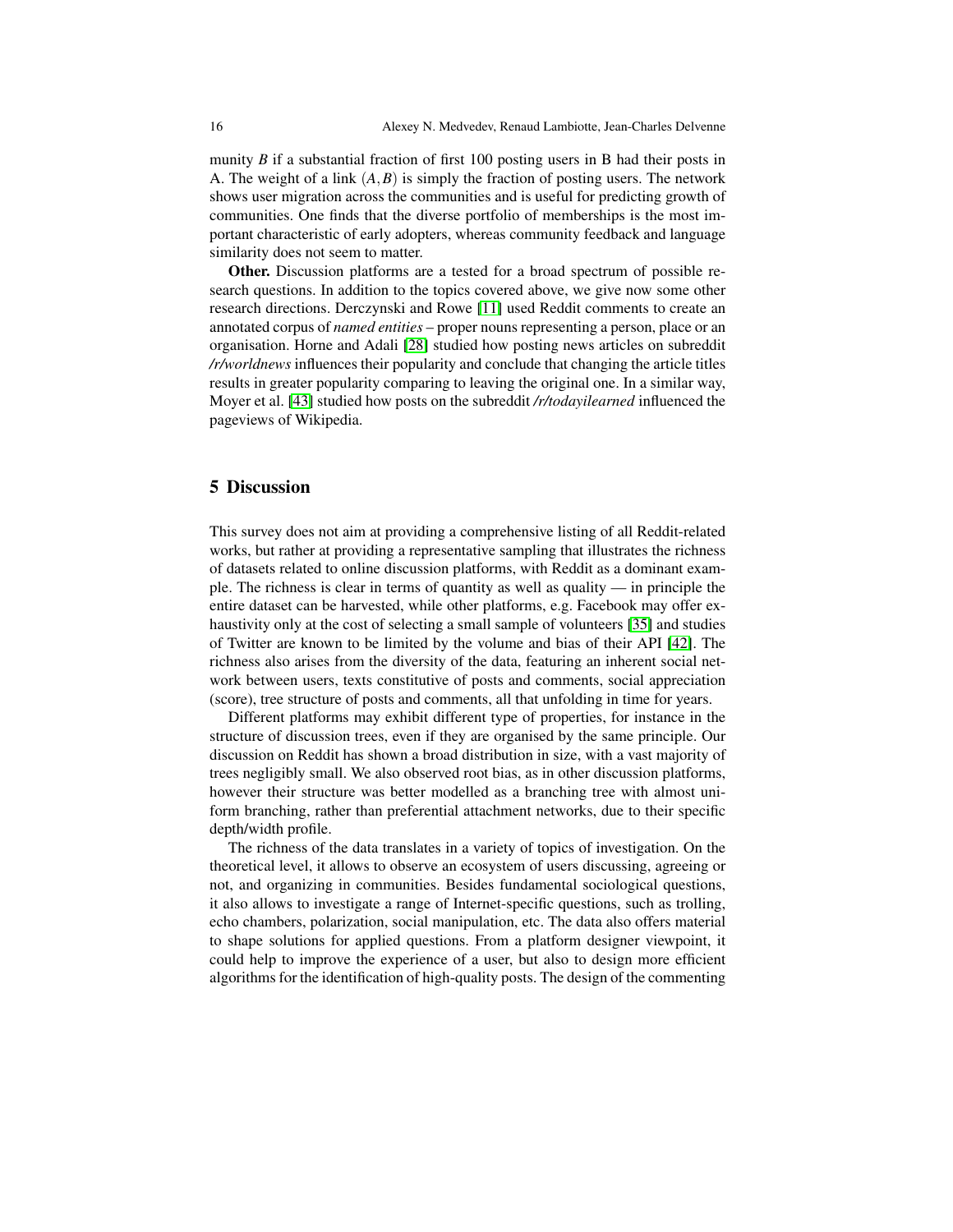

<span id="page-16-0"></span>Fig. 7 Daily counts of submission of posts and comments in three selected subreddits. Three possible scenarios of participation dynamics are shown: 1) increase in comment rate exceeds posting rate (top figure); 2) rates are similar (middle figure); 3) comments eventually disappear, while number of posts increase.

system is also expected to affect the dynamics and structure of conversations. In this direction, important problems include the detection and automatic removal of trolling or attacks, as well as ways to stimulate the activity of a forum.

The richness of the data and problems calls for a range of computational methods, which may be explicit statistical models or black-box machine learning tools, in order to classify or predict the behaviors of users, posts, communities. Overall we observe that the structure of discussion trees is relatively well understood. However, mixing the dynamics and structure with textual features is an important step that has only been studied by means of black box machine learning, such as neural networks techniques, showing a good performance in predicting community appreciation. A challenge remains the fact that many basic statistics of the data (activity of users, popularity of communities, success of a post, etc.) exhibit heavy tails, which may introduce sampling issues as, for instance, a random sampling may fail to observe extreme points (e.g. high activity users) while they carry a large influence in the structure and dynamics of the system. This caveat must be kept in mind when using techniques such as neural networks.

This review is a testimony of the richness and dynamism of academic research on social platforms, in general, and Reddit, in particular. Despite the many progresses overviewed above, we would like to conclude with a list of what we believe to be promising research directions. In our opinion, fruitful avenues of research include:

• A more detailed study of the activity patterns of users. Collected browsing patterns of users already uncover particular voting behaviour, when many users vote after glancing over the title of a post, and browsing patterns, when feed page breaks create an abrupt obstacle for users attention [\[16,](#page-18-5) [17\]](#page-18-6). Activity patterns may first of all be of use to platform designers and to study the influence of platform structure on user experience;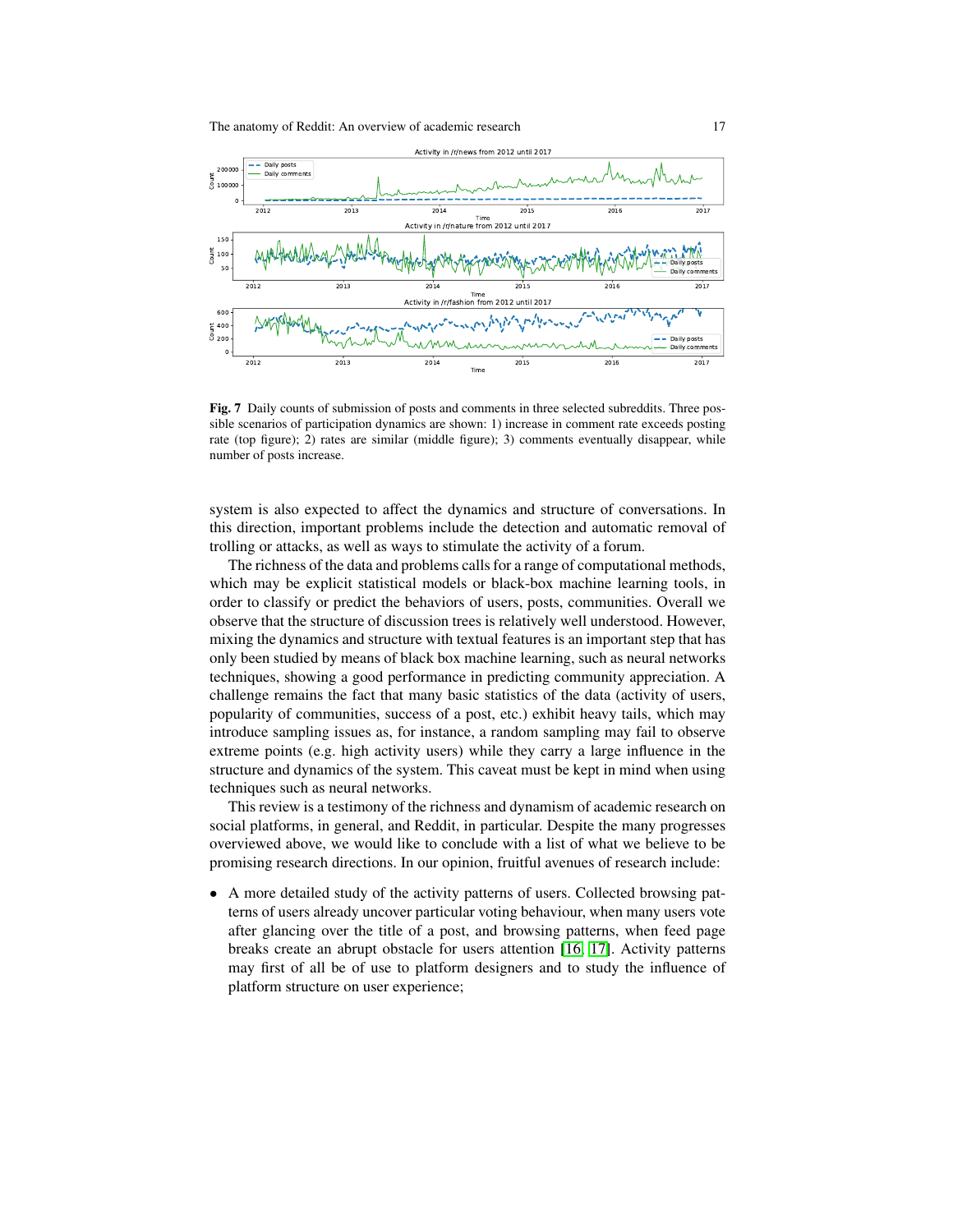- It is true that discussion platforms like Reddit do not have an a priori built social network, in comparison with Twitter or Facebook. Nevertheless, one may reconstruct inherent networks of communities [\[57\]](#page-20-14), users (as in [\[18\]](#page-18-17)) or submitted information, and exploit these networks to improve prediction of the future state or dynamics of the system. Such studies may be of use for platform users, as well as for platform curators;
- Study growth or resilience of online communities over time. To be more precise, the dynamics of posting and commenting shape define the life of a community. The two processes are coupled, but not necessarily proportional, as can be seen in Figure [7.](#page-16-0) Important questions include the identification of dynamical and structural features that ensure the growth or resilience of online communities over time. Dynamical and evolving graph models would be of help in this direction;
- The dynamics of discussions is another interesting, yet mostly unexplored, aspect of research, especially the possible relation between the structure and the dynamics of discussion trees. This question could be explored by means of neural networks, which showed to be a working approach in prediction models;
- Finally, the huge volume of new posts and comments makes the design of efficient ranking and recommendation algorithms vital, in order to allow users to identify relevant information and improve their online experience. As it was shown, platform structure has direct influence on user experience and participation [\[3\]](#page-17-4), thus both platform designers and users would benefit from such studies.

Acknowledgements This work was supported by Concerted Research Action (ARC) supported by the Federation Wallonia-Brussels Contract ARC 14/19-060; Flagship European Research Area Network (FLAG-ERA) Joint Transnational Call "FuturICT 2.0"; and by grant 16-01-00499 of the Russian Foundation for Basic Research.

#### References

- <span id="page-17-1"></span>1. Aragón, P., Gómez, V., García, D., Kaltenbrunner, A.: Generative models of online discussion threads: state of the art and research challenges. Journal of Internet Services and Applications 8(1), 15 (2017)
- <span id="page-17-2"></span>2. Aragón, P., Gómez, V., Kaltenbrunner, A.: Visualization tool for collective awareness in a platform of citizen proposals. In: Proceedings of the International AAAI Conference on Weblogs and Social Media, pp. 756–757 (2016)
- <span id="page-17-4"></span>3. Aragón, P., Gómez, V., Kaltenbrunner, A.: To thread or not to thread: The impact of conversation threading on online discussion. In: International AAAI Conference on Web and Social Media (2017)
- <span id="page-17-0"></span>4. Backstrom, L., Boldi, P., Rosa, M., Ugander, J., Vigna, S.: Four degrees of separation. In: Proceedings of the 4th Annual ACM Web Science Conference, pp. 33–42. ACM (2012)
- <span id="page-17-3"></span>5. Bandari, R., Asur, S., Huberman, B.A.: The pulse of news in social media: Forecasting popularity. ICWSM 12, 26–33 (2012)
- <span id="page-17-6"></span>6. Bishop, J.: The effect of de-individuation of the internet troller on criminal procedure implementation: An interview with a hater. International Journal of Cyber Criminology 7(1) (2013)
- <span id="page-17-5"></span>7. Chandrasekharan, E., Pavalanathan, U., Srinivasan, A., Glynn, A., Eisenstein, J., Gilbert, E.: You can't stay here: The efficacy of reddit's 2015 ban examined through hate speech. Proceedings of the ACM on Human-Computer Interaction 1(CSCW), 31 (2017)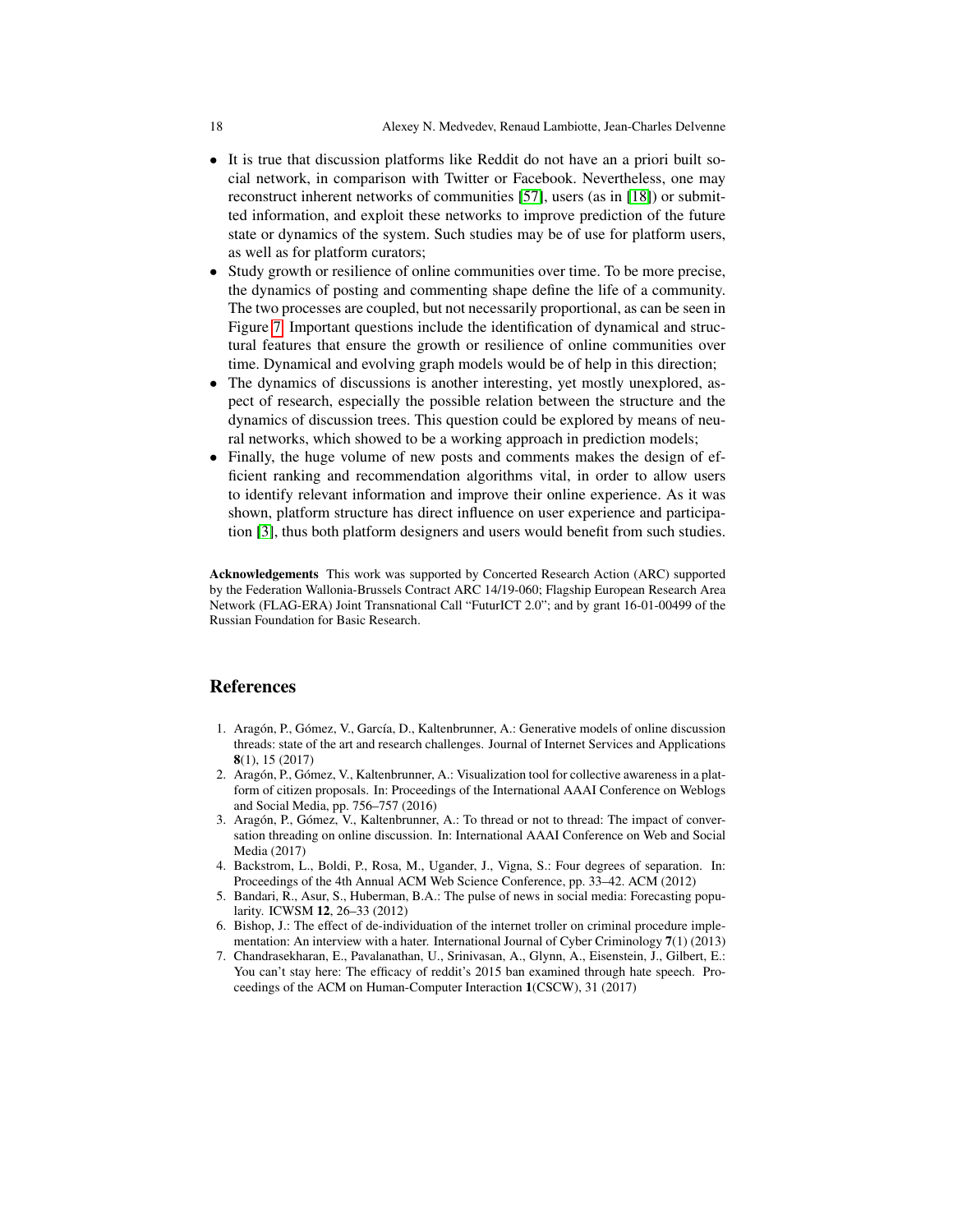The anatomy of Reddit: An overview of academic research 19

- <span id="page-18-16"></span>8. Chandrasekharan, E., Samory, M., Jhaver, S., Charvat, H., Bruckman, A., Lampe, C., Eisenstein, J., Gilbert, E.: The internet's hidden rules: An empirical study of reddit norm violations at micro, meso, and macro scales. Proc. ACM Hum.-Comput. Interact. 2(CSCW), 32:1–32:25 (2018). DOI 10.1145/3274301. URL <http://doi.acm.org/10.1145/3274301>
- <span id="page-18-9"></span>Cohen, R., Havlin, S.: Scale-free networks are ultrasmall. Physical review letters 90(5), 058,701 (2003)
- <span id="page-18-14"></span>10. Das, S., Lavoie, A.: The effects of feedback on human behavior in social media: An inverse reinforcement learning model. In: Proceedings of the 2014 international conference on Autonomous agents and multi-agent systems, pp. 653–660. International Foundation for Autonomous Agents and Multiagent Systems (2014)
- <span id="page-18-19"></span>11. Derczynski, L., Rowe, M.: Tracking the diffusion of named entities. arXiv preprint arXiv:1712.08349 (2017)
- <span id="page-18-10"></span>12. Dommers, S., Van Der Hofstad, R., Hooghiemstra, G.: Diameters in preferential attachment models. Journal of Statistical Physics 139(1), 72–107 (2010)
- <span id="page-18-2"></span>13. Fang, H., Cheng, H., Ostendorf, M.: Learning latent local conversation modes for predicting comment endorsement in online discussions. In: Proceedings of The Fourth International Workshop on Natural Language Processing for Social Media, pp. 55–64 (2016)
- <span id="page-18-1"></span>14. Gaffney, D., Matias, J.N.: Caveat emptor, computational social science: Large-scale missing data in a widely-published reddit corpus. arXiv preprint arXiv:1803.05046 (2018)
- <span id="page-18-4"></span>15. Gilbert, E.: Widespread underprovision on reddit. In: Proceedings of the 2013 conference on Computer supported cooperative work, pp. 803–808. ACM (2013)
- <span id="page-18-5"></span>16. Glenski, M., Pennycuff, C., Weninger, T.: Consumers and curators: Browsing and voting patterns on reddit. IEEE Transactions on Computational Social Systems 4(4), 196–206 (2017)
- <span id="page-18-6"></span>17. Glenski, M., Weninger, T.: Predicting user-interactions on reddit. In: Proceedings of the 2017 IEEE/ACM International Conference on Advances in Social Networks Analysis and Mining 2017, pp. 609–612. ACM (2017)
- <span id="page-18-17"></span>18. Gómez, V., Kaltenbrunner, A., López, V.: Statistical analysis of the social network and discussion threads in slashdot. In: Proceedings of the 17th international conference on World Wide Web, pp. 645–654. ACM (2008)
- <span id="page-18-0"></span>19. Gómez, V., Kappen, H.J., Kaltenbrunner, A.: Modeling the structure and evolution of discussion cascades. In: Proceedings of the 22Nd ACM Conference on Hypertext and Hypermedia, pp. 181–190 (2011)
- <span id="page-18-7"></span>20. Gomez, V., Kappen, H.J., Litvak, N., Kaltenbrunner, A.: A likelihood-based framework for ´ the analysis of discussion threads. World Wide Web 16(5-6), 645–675 (2013)
- <span id="page-18-8"></span>21. Gonzalez-Bailon, S., Kaltenbrunner, A., Banchs, R.E.: The structure of political discussion networks: a model for the analysis of online deliberation. Journal of Information Technology 25(2), 230–243 (2010). DOI 10.1057/jit.2010.2. URL [https://doi.org/10.1057/](https://doi.org/10.1057/jit.2010.2) [jit.2010.2](https://doi.org/10.1057/jit.2010.2)
- <span id="page-18-11"></span>22. Halfaker, A., Keyes, O., Kluver, D., Thebault-Spieker, J., Nguyen, T., Shores, K., Uduwage, A., Warncke-Wang, M.: User session identification based on strong regularities in interactivity time. In: Proceedings of the 24th International Conference on World Wide Web, pp. 410–418. International World Wide Web Conferences Steering Committee (2015)
- <span id="page-18-12"></span>23. Hamilton, W.L., Zhang, J., Danescu-Niculescu-Mizil, C., Jurafsky, D., Leskovec, J.: Loyalty in online communities. In: Proceedings of the International AAAI Conference on Weblogs and Social Media, vol. 2017, p. 540. NIH Public Access (2017)
- <span id="page-18-15"></span>24. Hanson, W.A., Putler, D.S.: Hits and misses: Herd behavior and online product popularity. Marketing letters 7(4), 297–305 (1996)
- <span id="page-18-3"></span>25. Hessel, J., Lee, L., Mimno, D.: Cats and captions vs. creators and the clock: Comparing multimodal content to context in predicting relative popularity. In: Proceedings of the 26th International Conference on World Wide Web, pp. 927–936. International World Wide Web Conferences Steering Committee (2017)
- <span id="page-18-13"></span>26. Hessel, J., Tan, C., Lee, L.: Science, askscience, and badscience: On the coexistence of highly related communities. In: ICWSM, pp. 171–180 (2016)
- <span id="page-18-18"></span>27. Hirsch, J.E.: An index to quantify an individual's scientific research output. Proceedings of the National academy of Sciences 102(46), 16,569–16,572 (2005)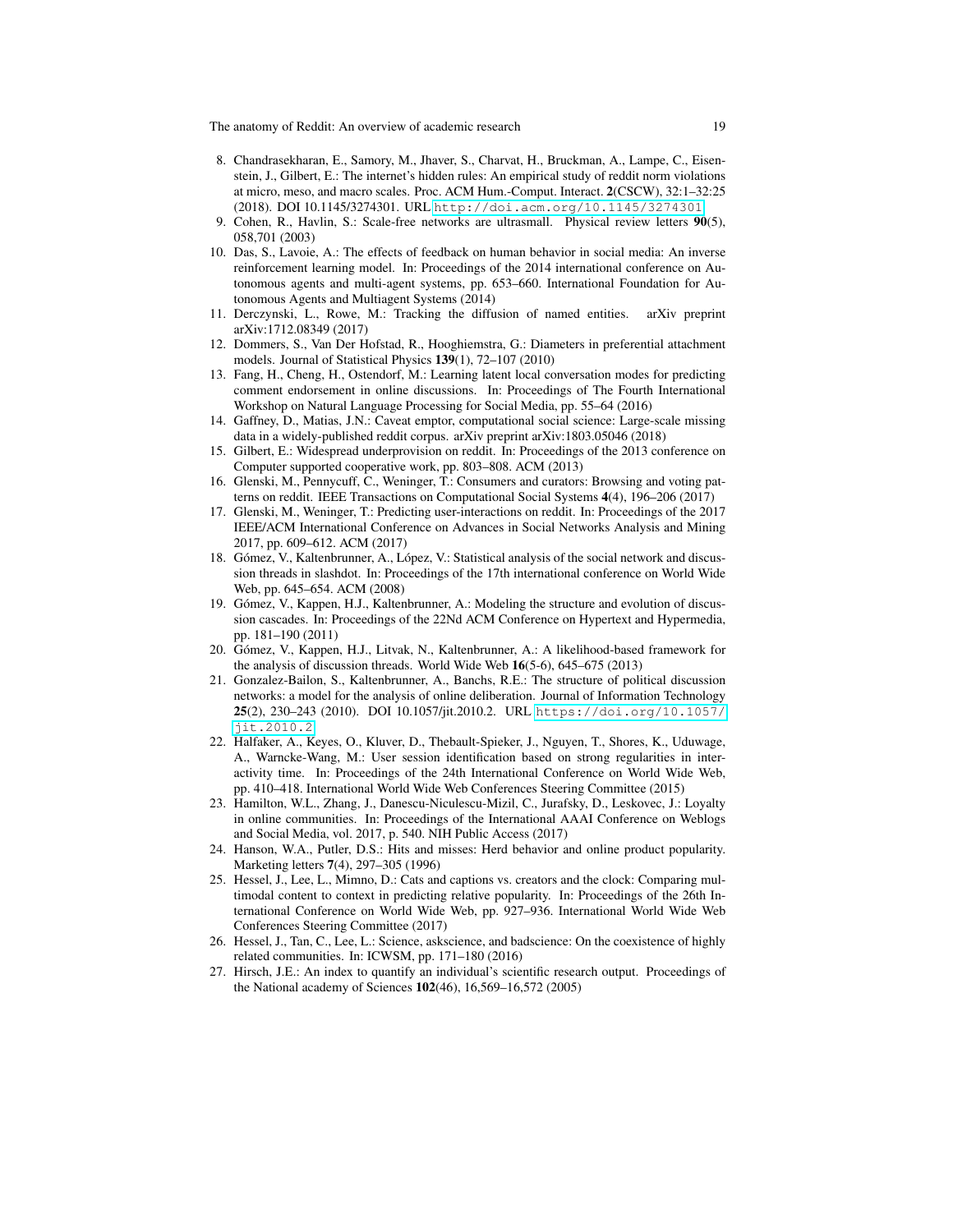- <span id="page-19-19"></span>28. Horne, B.D., Adali, S.: The impact of crowds on news engagement: A reddit case study. arXiv preprint arXiv:1703.10570 (2017)
- <span id="page-19-3"></span>29. Horne, B.D., Adali, S., Sikdar, S.: Identifying the social signals that drive online discussions: A case study of reddit communities. In: 26th International Conference on Computer Communication and Networks (ICCCN), pp. 1–9 (2017). DOI 10.1109/ICCCN.2017.8038388
- <span id="page-19-4"></span>30. Jaech, A., Zayats, V., Fang, H., Ostendorf, M., Hajishirzi, H.: Talking to the crowd: What do people react to in online discussions? In: Proceedings of the 2015 Conference on Empirical Methods in Natural Language Processing, pp. 2026–2031 (2015)
- <span id="page-19-9"></span>31. Kaltenbrunner, A., Gomez, V., Lopez, V.: Description and prediction of slashdot activity. In: Web Conference, 2007. LA-WEB 2007. Latin American, pp. 57–66. IEEE (2007)
- <span id="page-19-0"></span>32. Karsai, M., Kivelä, M., Pan, R.K., Kaski, K., Kertész, J., Barabási, A.L., Saramäki, J.: Small but slow world: How network topology and burstiness slow down spreading. Physical Review E 83(2), 025,102 (2011)
- <span id="page-19-14"></span>33. Kumar, S., Hamilton, W.L., Leskovec, J., Jurafsky, D.: Community interaction and conflict on the web. In: Proceedings of the 2018 World Wide Web Conference on World Wide Web, pp. 933–943. International World Wide Web Conferences Steering Committee (2018)
- <span id="page-19-5"></span>34. Lakkaraju, H., McAuley, J.J., Leskovec, J.: What's in a name? understanding the interplay between titles, content, and communities in social media. ICWSM 1(2), 3 (2013)
- <span id="page-19-21"></span>35. Lambiotte, R., Kosinski, M.: Tracking the digital footprints of personality. Proceedings of the IEEE 102(12), 1934–1939 (2014)
- <span id="page-19-1"></span>36. Lee, J.G., Moon, S., Salamatian, K.: Modeling and predicting the popularity of online contents with cox proportional hazard regression model. Neurocomputing 76(1), 134–145 (2012)
- <span id="page-19-8"></span>37. Lumbreras, A., Jouve, B., Velcin, J., Guegan, M.: Role detection in online forums based on ´ growth models for trees. Social Network Analysis and Mining 7(1), 49 (2017)
- <span id="page-19-11"></span>38. Marckert, J.F., Mokkadem, A., et al.: The depth first processes of galton–watson trees converge to the same brownian excursion. The Annals of Probability 31(3), 1655–1678 (2003)
- <span id="page-19-6"></span>39. Medvedev, A.N., Delvenne, J.C., Lambiotte, R.: Modelling structure and predicting dynamics of discussion threads in online boards. Journal of Complex Networks p. cny010 (2018). DOI 10.1093/comnet/cny010
- <span id="page-19-2"></span>40. Mishne, G., Glance, N.: Leave a reply: An analysis of weblog comments. In: Proc. 3rd Annual Workshop on the Weblogging Ecosystem at the 15th International World Wide Web Conference, 2006 (2006)
- <span id="page-19-18"></span>41. Mojica, L.G.: Modeling trolling in social media conversations. arXiv preprint arXiv:1612.05310 (2016)
- <span id="page-19-22"></span>42. Morstatter, F., Pfeffer, J., Liu, H., Carley, K.M.: Is the sample good enough? comparing data from twitter's streaming api with twitter's firehose. In: ICWSM (2013)
- <span id="page-19-20"></span>43. Moyer, D., Carson, S.L., Dye, T.K., Carson, R.T., Goldbaum, D.: Determining the influence of reddit posts on wikipedia pageviews. In: Proceedings of the Ninth International AAAI Conference on Web and Social Media (2015)
- <span id="page-19-15"></span>44. Muchnik, L., Aral, S., Taylor, S.J.: Social influence bias: A randomized experiment. Science 341(6146), 647–651 (2013)
- <span id="page-19-13"></span>45. Newell, E., Jurgens, D., Saleem, H.M., Vala, H., Sassine, J., Armstrong, C., Ruths, D.: User migration in online social networks: A case study on reddit during a period of community unrest. In: ICWSM, pp. 279–288 (2016)
- <span id="page-19-10"></span>46. Nishi, R., Takaguchi, T., Oka, K., Maehara, T., Toyoda, M., Kawarabayashi, K.i., Masuda, N.: Reply trees in twitter: data analysis and branching process models. Social Network Analysis and Mining 6(1), 1–13 (2016)
- <span id="page-19-17"></span>47. Saleem, H.M., Ruths, D.: The aftermath of disbanding an online hateful community. arXiv preprint arXiv:1804.07354 (2018)
- <span id="page-19-16"></span>48. Salganik, M.J., Watts, D.J.: Leading the herd astray: An experimental study of self-fulfilling prophecies in an artificial cultural market. Social psychology quarterly 71(4), 338–355 (2008)
- <span id="page-19-7"></span>49. Sinatra, R., Lambiotte, R.: Topical issue-quantifying success. Advances in Complex Systems 21, 3–4 (2018)
- <span id="page-19-12"></span>50. Singer, P., Ferrara, E., Kooti, F., Strohmaier, M., Lerman, K.: Evidence of online performance deterioration in user sessions on reddit. PloS one 11(8), e0161,636 (2016)